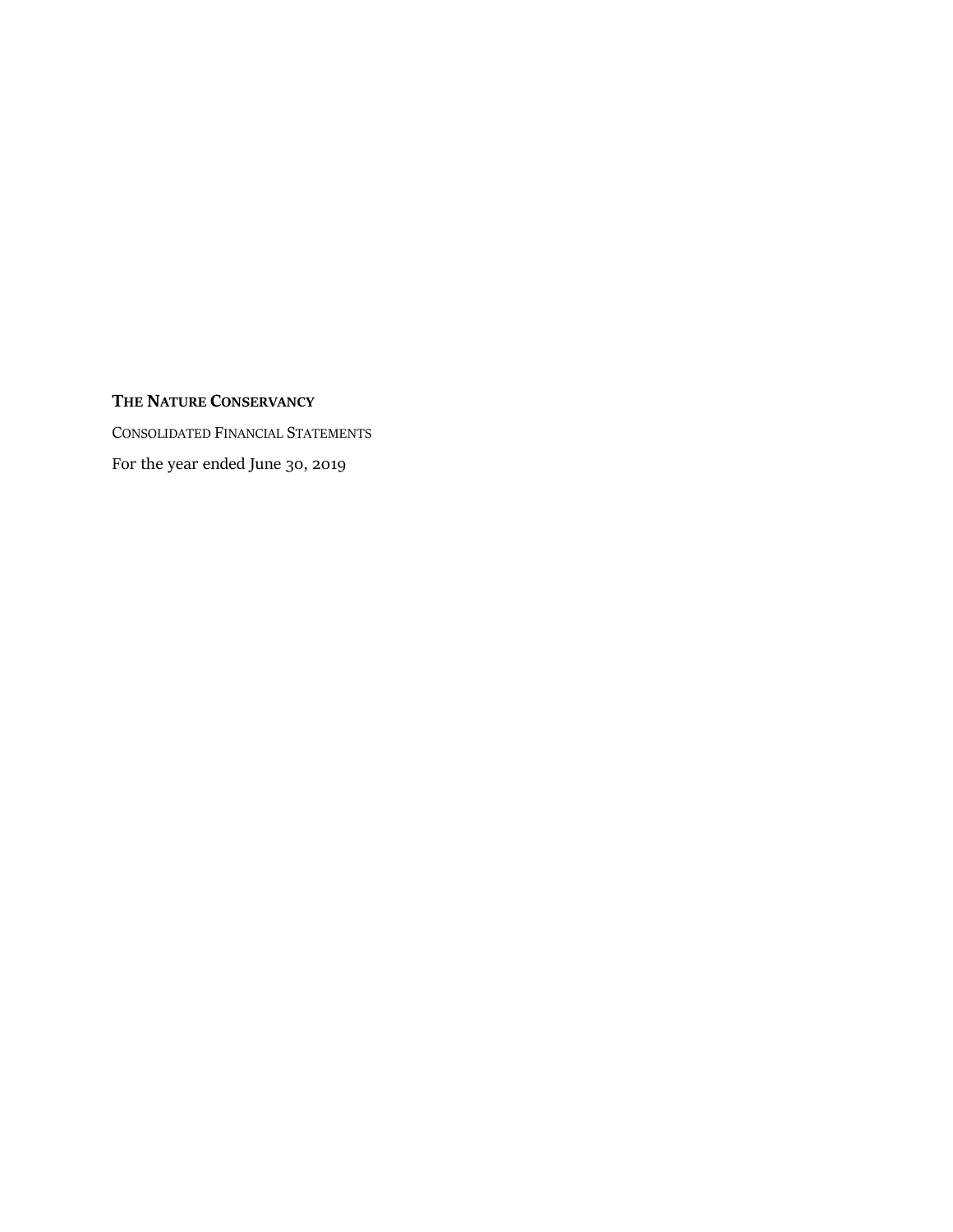

## **REPORT OF INDEPENDENT AUDITORS**

To the Board of Directors of The Nature Conservancy

We have audited the accompanying consolidated financial statements of The Nature Conservancy and its chapters and affiliates (the "Conservancy"), which comprise the consolidated statement of financial position as of June 30, 2019, and the related consolidated statements of activities and of cash flows for the year then ended.

## *Management's Responsibility for the Consolidated Financial Statements*

Management is responsible for the preparation and fair presentation of the consolidated financial statements in accordance with accounting principles generally accepted in the United States of America; this includes the design, implementation and maintenance of internal control relevant to the preparation and fair presentation of consolidated financial statements that are free from material misstatement, whether due to fraud or error.

## *Auditors' Responsibility*

Our responsibility is to express an opinion on the consolidated financial statements based on our audit. We conducted our audit in accordance with auditing standards generally accepted in the United States of America. Those standards require that we plan and perform the audit to obtain reasonable assurance about whether the consolidated financial statements are free from material misstatement.

An audit involves performing procedures to obtain audit evidence about the amounts and disclosures in the consolidated financial statements. The procedures selected depend on our judgment, including the assessment of the risks of material misstatement of the consolidated financial statements, whether due to fraud or error. In making those risk assessments, we consider internal control relevant to the Conservancy's preparation and fair presentation of the consolidated financial statements in order to design audit procedures that are appropriate in the circumstances, but not for the purpose of expressing an opinion on the effectiveness of the Conservancy's internal control. Accordingly, we express no such opinion. An audit also includes evaluating the appropriateness of accounting policies used and the reasonableness of significant accounting estimates made by management, as well as evaluating the overall presentation of the consolidated financial statements. We believe that the audit evidence we have obtained is sufficient and appropriate to provide a basis for our audit opinion.

## *Opinion*

In our opinion, the consolidated financial statements referred to above present fairly, in all material respects, the financial position of The Nature Conservancy and its chapters and affiliates as of June 30, 2019, and the changes in their net assets and their cash flows for the year then ended in accordance with accounting principles generally accepted in the United States of America.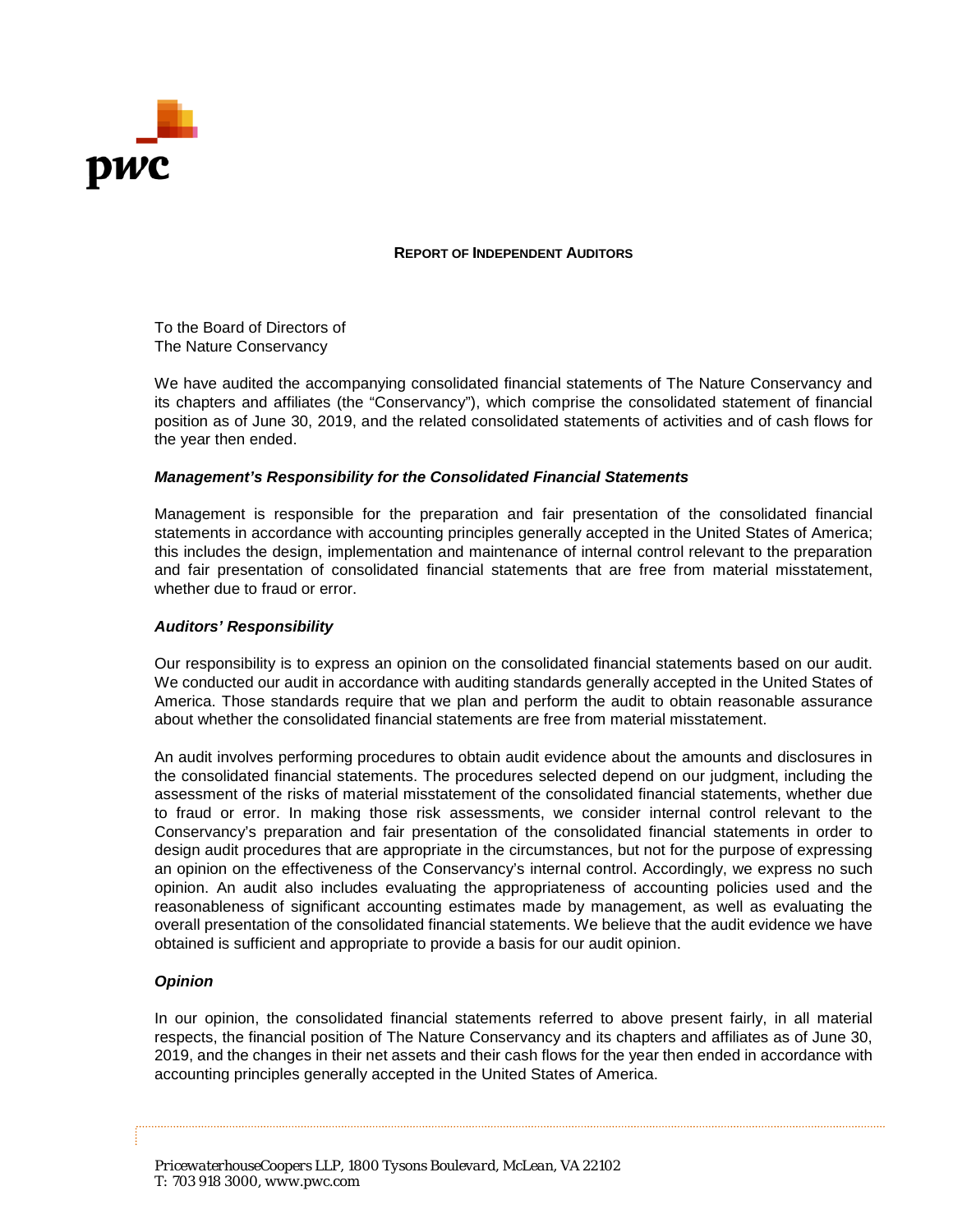

## *Emphasis of Matter*

As discussed in Note 1 to the consolidated financial statements, the Conservancy changed the manner in which it presents net assets and reports certain aspects of its financial statements as a not-for-profit entity and the manner in which it accounts for revenue from contracts and customers in 2019. Our opinion is not modified with respect to this matter.

## *Other Matters*

Our audit was conducted for the purpose of forming an opinion on the consolidated financial statements taken as a whole. The accompanying supplemental schedules of consolidated statements of financial position as of June 30, 2019 and 2018 and of summarized consolidated statements of activities for the years ended June 30, 2019 and 2018, are presented for purposes of additional analysis and are not a required part of the consolidated financial statements. The information is the responsibility of management and was derived from and relates directly to the underlying accounting and other records used to prepare the consolidated financial statements.

The 2019 information has been subjected to the auditing procedures applied in the audit of the consolidated financial statements and certain additional procedures, including comparing and reconciling such information directly to the underlying accounting and other records used to prepare the consolidated financial statements or to the consolidated financial statements themselves and other additional procedures, in accordance with auditing standards generally accepted in the United States of America. In our opinion, the 2019 information is fairly stated, in all material respects, in relation to the consolidated financial statements taken as a whole.

We previously audited the consolidated statement of financial position as of June 30, 2018, and the related consolidated statements of activities and of cash flows for the year then ended (not presented herein), and in our report dated October 22, 2018, we expressed an unmodified opinion on those consolidated financial statements. In our opinion, the information set forth in the accompanying supplemental schedules of consolidated statements of financial position as of June 30, 2018 and of summarized consolidated statements of activities for the year then ended is consistent, in all material respects, with the audited consolidated financial statements from which it has been derived.

Phicavaterhorsectopers up

McLean, Virginia December 20, 2019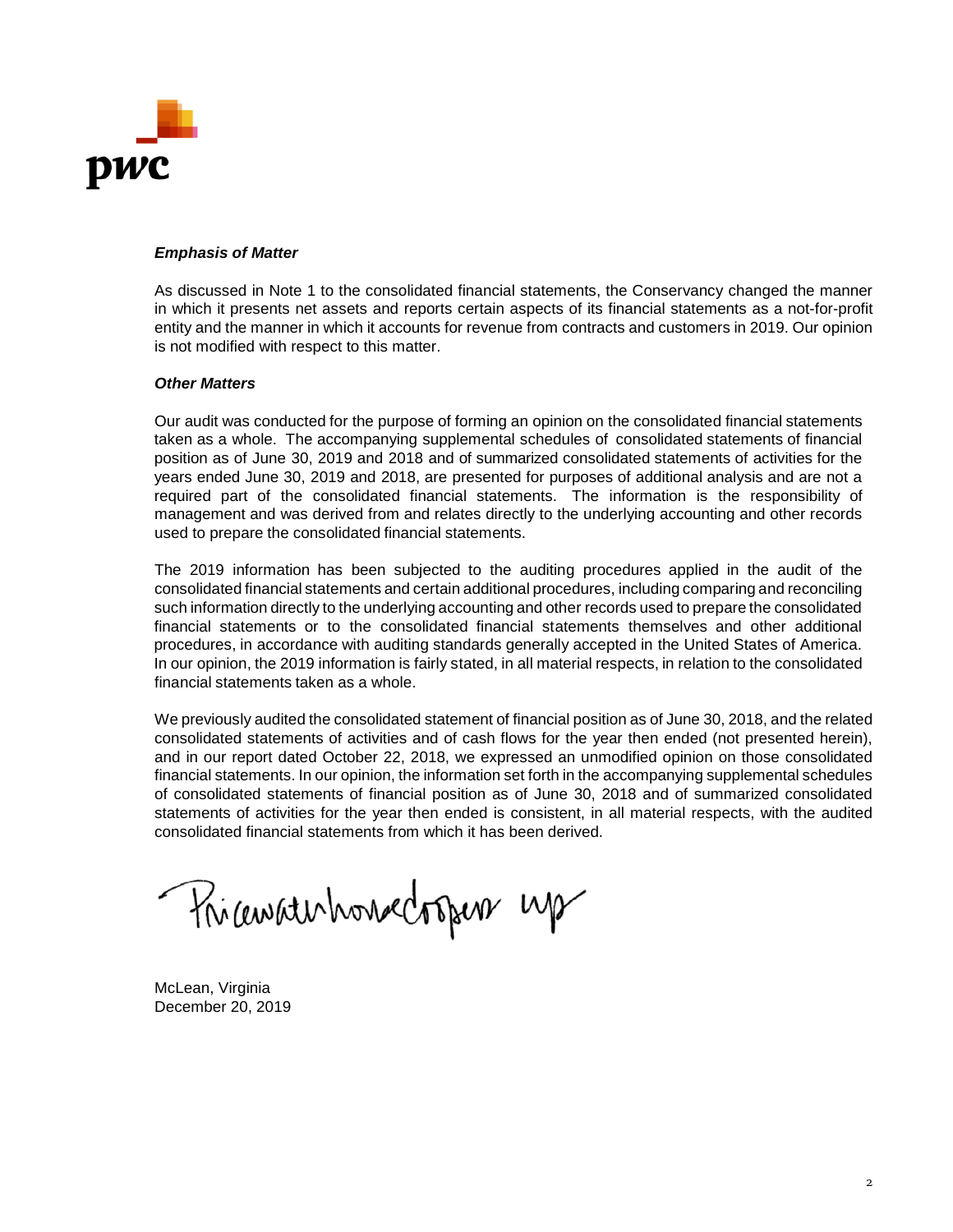## **CONSOLIDATED STATEMENT OF FINANCIAL POSITION**

AS OF JUNE 30, 2019 *Amounts in thousands*

#### **Assets**

| Cash and cash equivalents                             | 193,731         |
|-------------------------------------------------------|-----------------|
| Restricted cash and cash equivalents                  | 29,042          |
| Restricted short-term investments                     | 30,216          |
| Government grants and contracts receivable            | 31,845          |
| Notes and other receivables                           | 124,887         |
| Deposits, prepaid expenses and other assets           | 15,981          |
| Pledges receivable, net                               | 214,122         |
| Securities pledged under securities lending agreement | 88,005          |
| Non-conservation lands                                | 17,945          |
| Investments                                           | 2,405,977       |
| Property and equipment, net                           | 141,972         |
| Conservation easements                                | 2,288,383       |
| Conservation lands                                    | 2,128,184       |
| <b>Total assets</b>                                   | \$<br>7,710,290 |

#### **Liabilities**

| Accounts payable and accrued liabilities   | 219,410 |
|--------------------------------------------|---------|
| Payable under securities lending agreement | 88,005  |
| Deferred revenue and refundable advances   | 96,743  |
| Bonds and notes payable - recourse         | 352,991 |
| Notes payable - non-recourse               |         |
| Split interest arrangements payable        | 191,00t |
| <b>Total liabilities</b>                   |         |

## **Net Assets**

| Without donor restrictions, including noncontrolling interests of \$44,253 | 5,501,115 |
|----------------------------------------------------------------------------|-----------|
| With donor restrictions                                                    | 1,215,520 |
| Total net assets                                                           | 6.716.635 |

## **Total liabilities and net assets \$ 7,710,290**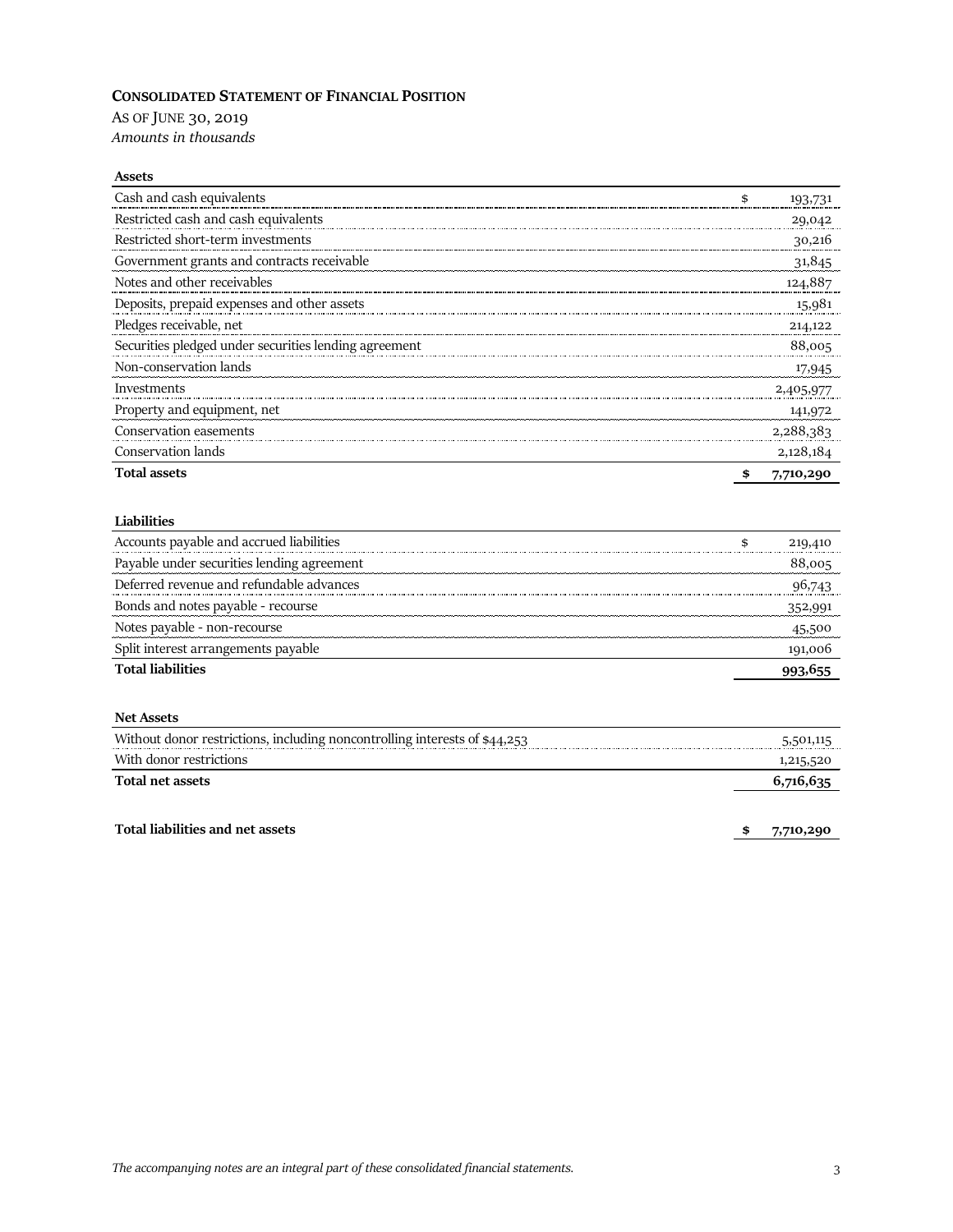## **CONSOLIDATED STATEMENT OF ACTIVITIES**

FOR THE YEAR ENDED JUNE 30, 2019 *Amounts in thousands*

|                                                               | <b>Without Donor</b>  | <b>With Donor</b>        |           |
|---------------------------------------------------------------|-----------------------|--------------------------|-----------|
| <b>Operating Activities</b>                                   | <b>Restrictions</b>   | <b>Restrictions</b>      | Total     |
| <b>Contribution revenues:</b>                                 |                       |                          |           |
| Dues and contributions                                        | \$<br>304,068         | 250,310                  | 554,378   |
| Contributed goods and services                                | 31,811                |                          | 31,811    |
| Contributed conservation land and easements                   | 41,543                |                          | 41,543    |
| Contributed non-conservation land                             | 6,042                 | 3,080                    | 9,122     |
| Government grants and contracts                               | 127,764               |                          | 127,764   |
| <b>Total contribution revenues</b>                            | 511,228               | 253,390                  | 764,618   |
| Sale of conservation land and easements                       | 57,921                |                          | 57,921    |
| Investment returns on operating activities                    | 2,500                 |                          | 2,500     |
| Other income                                                  | 106,574               |                          | 106,574   |
| <b>Total revenues</b>                                         | 678,223               | 253,390                  | 931,613   |
| Allocation of endowment spending                              | 60,492                |                          | 60,492    |
| Net assets released from restrictions                         | 282,766               | (282,766)                |           |
| <b>Total revenues and reclassifications</b>                   | 1,021,481             | (29,376)                 | 992,105   |
| <b>Expenses:</b>                                              |                       |                          |           |
| Conservation                                                  | 520,142               |                          | 520,142   |
| Book value of conservation land and easements sold or donated | 112,997               |                          | 112,997   |
| <b>Total program expenses</b>                                 | 633,139               |                          | 633,139   |
| General and administrative                                    | 161,705               | $\overline{\phantom{a}}$ | 161,705   |
| Fundraising and membership                                    | 142,548               |                          | 142,548   |
| <b>Total expenses</b>                                         | 937,392               |                          | 937,392   |
|                                                               |                       |                          |           |
| Increase (decrease) in net assets from operating activities   | 84,089                | (29,376)                 | 54,713    |
| <b>Non-Operating Activities</b>                               |                       |                          |           |
| Investment returns on non-operating activities                | 79,000                | 12,494                   | 91,494    |
| Allocation of endowment spending to operations                | (60, 492)             |                          | (60, 492) |
| Reclassification and transfer of net assets                   | (3,512)               | 3,512                    |           |
| Sale of noncontrolling interests                              | 44,253                |                          | 44,453    |
| Loss on interest rate swap agreements                         | (9,309)               |                          | (9,309)   |
| Foreign exchange losses                                       | (2,405)               | (92)                     | (2,497)   |
| Increase in net assets from non-operating activities          | 47,535                | 15,914                   | 63,449    |
| Total increase (decrease) in net assets                       | 131,624               | (13, 462)                | 118,162   |
| Net assets at beginning of year                               | 5,369,491             | 1,228,982                | 6,598,473 |
| Net assets at end of year                                     | \$<br>5,501,115<br>\$ | 1,215,520<br>\$          | 6,716,635 |
|                                                               |                       |                          |           |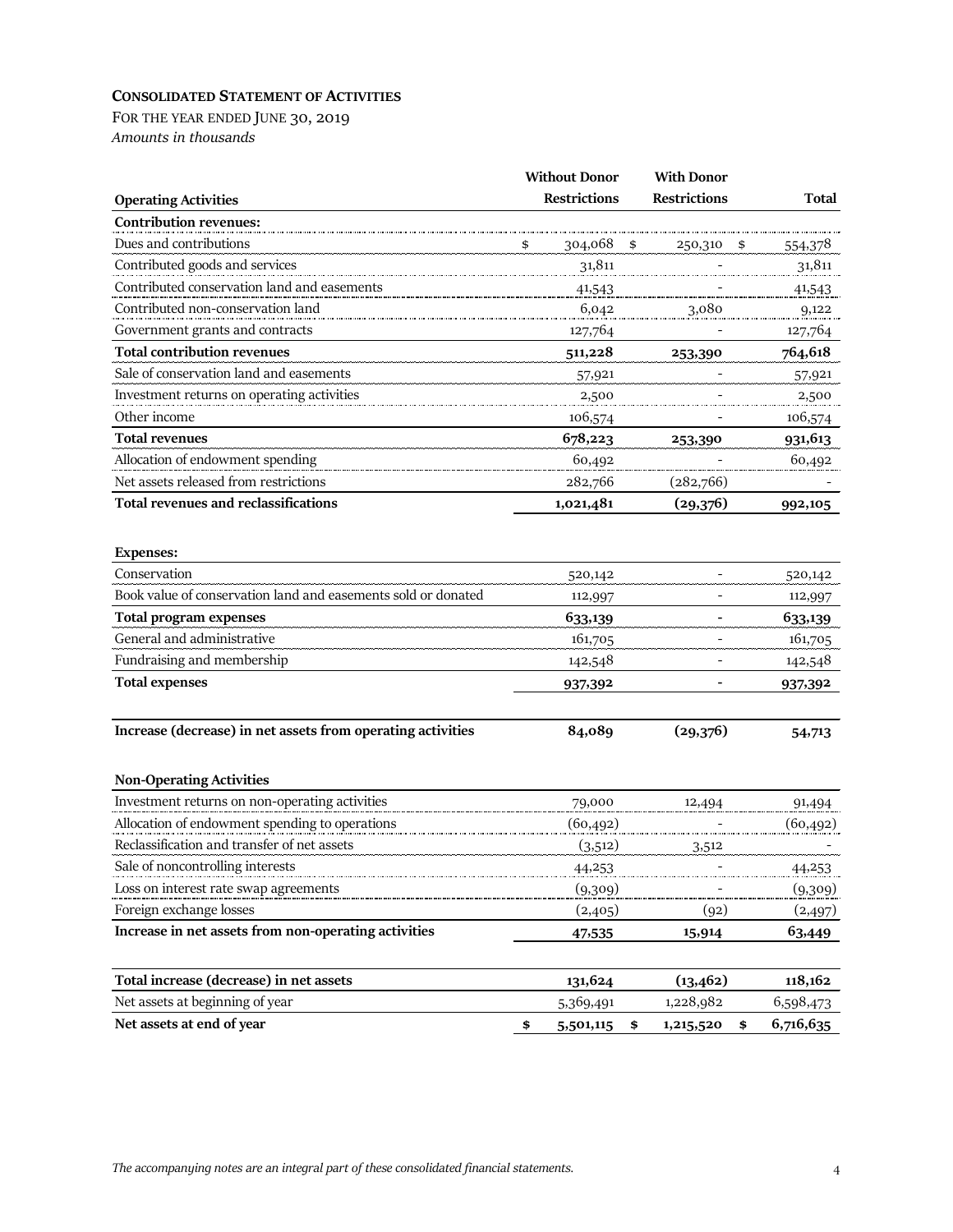## **CONSOLIDATED STATEMENT OF CASH FLOWS**

FOR THE YEAR ENDED JUNE 30, 2019 *Amounts in thousands*

## **Cash Flows from Operating Activities**

| Change in Net Assets                                                                                         | \$<br>118,162 |
|--------------------------------------------------------------------------------------------------------------|---------------|
| Adjustments to reconcile changes in net assets to net cash and cash equivalents used in operating activities |               |
| Depreciation and amortization                                                                                | 12,616        |
| Contributed conservation land and easements                                                                  | (41,543)      |
| Losses on disposition of conservation lands and easements                                                    | 40,708        |
| Contributed securities                                                                                       | (41,236)      |
| Contribution of non-conservation land, and for long term purpose                                             | (26,920)      |
| Change in restricted cash and cash equivalents                                                               | (6,971)       |
| Increase in notes and other receivable                                                                       | (77,598)      |
| Decrease in pledge receivable                                                                                | 61,264        |
| Increase in accounts payable, and other liabilities                                                          | 103,418       |
| Decrease in split interest arrangements payable                                                              | (508)         |
| Proceeds from sale of contributed securities                                                                 | 41,804        |
| Change in value of split interest investment                                                                 | (7,462)       |
| Net gain on investments                                                                                      | (88,242)      |
| Other changes                                                                                                | 2,682         |
| Proceeds from sale of conservation land and easements                                                        | 73,937        |
| Purchases of conservation land and easements                                                                 | (232,085)     |
| Net cash and cash equivalents used in operating activities                                                   | (67, 974)     |

## **Cash Flows from Investing Activities**

| Proceeds from notes collections                                | 3,601       |
|----------------------------------------------------------------|-------------|
| Issuance of notes receivable                                   | (8,174)     |
| Proceeds from sale of endowment and capital investments        | 1,154,299   |
| Purchases of endowment and capital investments                 | (1,002,750) |
| Purchases of property and equipment                            | (33,890)    |
| Net cash and cash equivalents provided by investing activities | 113,086     |

## **Cash Flows from Financing Activities**

| Changes in securities pledged under securities lending agreement | (35,523)     |
|------------------------------------------------------------------|--------------|
| Changes of payable under securities lending agreement            | 35,523       |
| Proceeds from contribution for long term purpose                 | 17,798       |
| Purchases of split interest investments                          | (22,273)     |
| Proceeds from split interest arrangements                        | 33,187       |
| Repayments of long-term debt                                     | (156, 821)   |
| Proceeds from issuance of long-term debt                         | 210,411      |
| Net cash and cash equivalents provided by financing activities   | 82,302       |
| Net increase in cash and cash equivalents                        | 127,414      |
| Cash and cash equivalents at beginning of year                   | 66,317       |
| Cash and cash equivalents at end of year                         | 193,731      |
| Supplemental data                                                |              |
| Cash paid for interest                                           | \$<br>15,330 |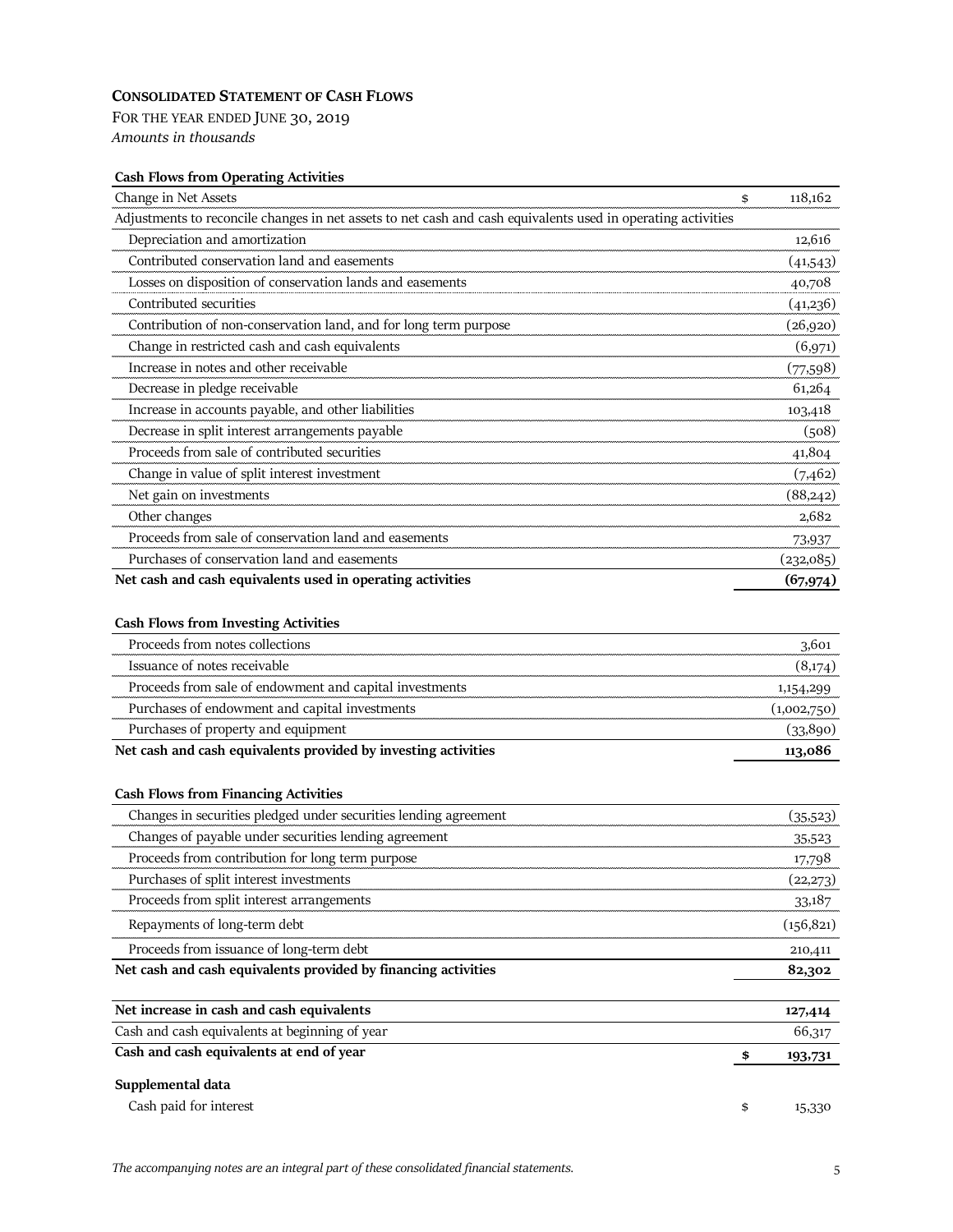For the year ended June 30, 2019

#### **Note 1. Significant Accounting Policies**

#### *Nature of Organization and Activities*

The Nature Conservancy ("The Conservancy") is a global conservation organization. The mission of The Conservancy is to conserve the lands and waters on which all life depends. The Conservancy conducts its activities throughout the United States, Canada, Latin America, the Caribbean, Europe, Africa, Asia, and the Pacific.

The Conservancy's primary sources of revenue are contributions from the public (including gifts of land), investment income, government grants, and sales of conservation interests to government agencies or other conservation buyers. These resources are used to help solve critical challenges by significantly improving the health of globally important natural systems that enhance the lives of people around the world. Working with partners – including indigenous communities, governments, and businesses – The Conservancy pursues solutions that protect and restore natural systems, use nature sustainably, and broaden support for conservation.

#### *Basis of Accounting*

The consolidated financial statements are presented on the accrual basis of accounting in accordance with accounting principles generally accepted in the United States of America ("GAAP"). The consolidated financial statements and accompanying notes include the accounts of all the Conservancy's chapters and affiliates, both domestic and international, including those which are separately incorporated, receive gifts, and perform conservation activities in the name of The Conservancy. The Conservancy is a general partner and has substantive rights to manage and control certain partnerships and reflects the noncontrolling interests separately in net assets without donor restriction. All significant intercompany transactions have been eliminated in consolidation.

#### *Basis of Presentation*

In accordance with the provisions of the Financial Accounting Standards Board (FASB) Accounting Standards Codification (ASC) 958, *Not-for-Profit Entities,* The Conservancy presents information regarding its financial position and activities according to two classes of net assets:

*Net assets with donor restriction* – A donor-imposed restriction is a stipulation that specifies a use for a contributed asset that is more specific than broad limits resulting from the following: a) the nature of the not-for-profit entity, b) the environment in which it operates, and c) the purposes specified in its articles of incorporation or bylaws or comparable documents. This classification includes contributions whose use by The Conservancy is limited by donorimposed stipulations that either expire by passage of time – such as pledges receivable - or can be fulfilled by actions of The Conservancy, such as usage for land acquisition, specific programs within the shared conservation agenda including certain overhead and indirect costs – or for appropriation from true endowment investment income.

When a stipulated time restriction ends or purpose restriction is satisfied, net assets with donor restriction are reclassified to net assets without donor restriction and are reported on the consolidated statement of activities as net assets released from restrictions.

Also included in this classification are contributions whose use by The Conservancy is limited by donor-imposed stipulations that neither expire by passage of time nor can be fulfilled or otherwise removed by actions of The Conservancy, such that the principal must be maintained permanently by the Conservancy. Contributions for the donorrestricted endowment fund as well as amounts contributed to create a permanent revolving fund for land preservation are classified as net assets with donor restriction. This revolving fund is used to finance capital projects and donations to this fund are to be maintained in perpetuity for only this purpose.

*Net assets without donor restriction* – Resources that are not subject to donor-imposed stipulations, including revenues from membership dues, government grants and contracts, investment income (other than the unappropriated portion of true endowment investment income), and other inflows of assets over which the Board of Directors of The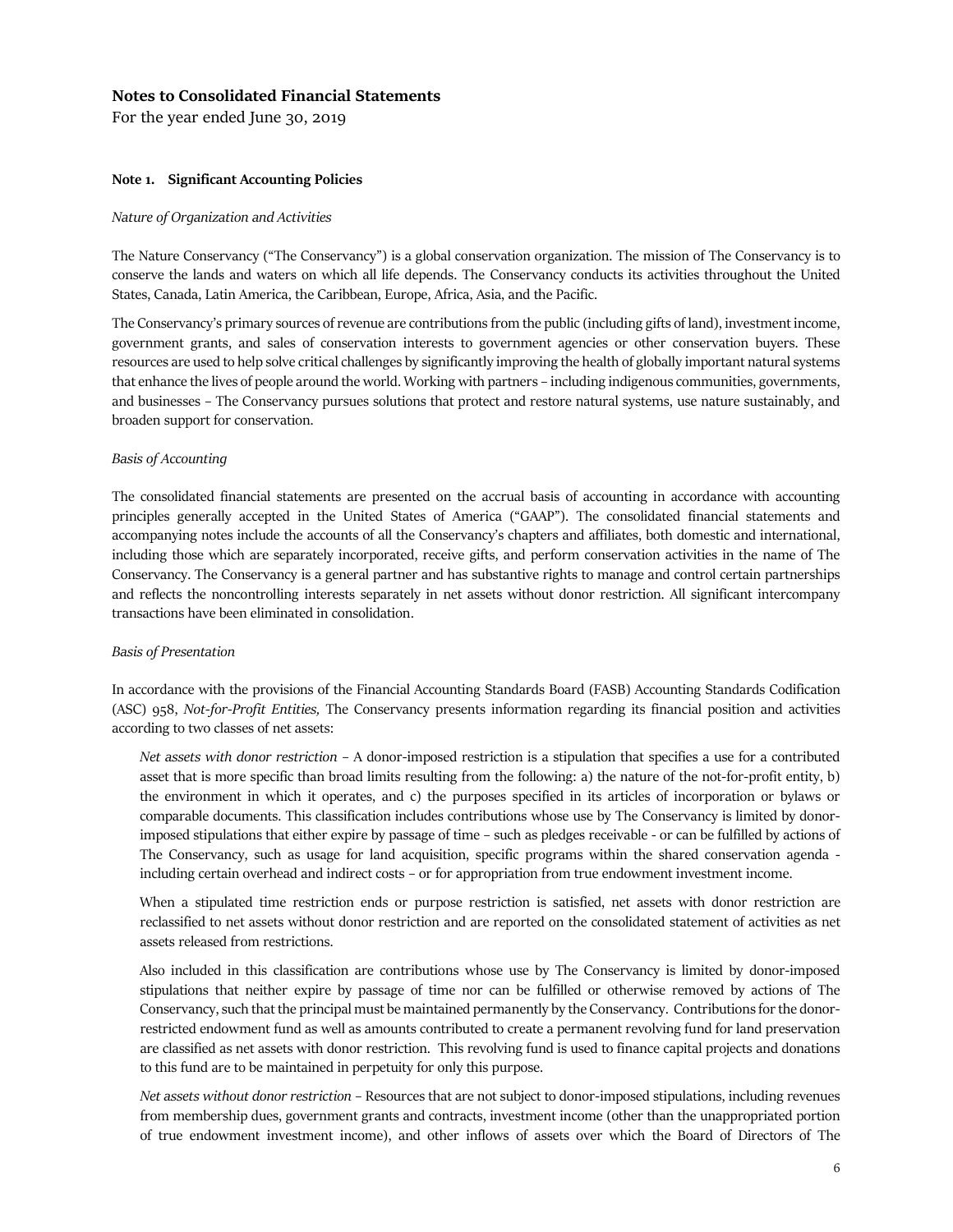For the year ended June 30, 2019

Conservancy ("Board") has discretionary control. The Board of Directors or management may designate a portion of net assets for a specific purpose; however, these funds are classified as net assets without donor restriction. Noncontrolling interests in limited partnerships represent third-party limited partner ownership in partnerships for which the Conservancy serves as general partner. The Conservancy includes all expenses in this class of net assets, since the use of restricted contributions in accordance with donors' stipulations results in the release of the restriction.

#### *Measure of Operations*

The Conservancy's measure of operations as presented in the consolidated statement of activities includes revenues from membership dues and contributions (including donor-restricted contributions to endowments), grants and contracts, transfers of conservation land and easements, allocation of endowment spending for operations, and other revenues that are not specified as non-operating below. Operating expenses – including the book value of conservation land and easements sold or donated to the government and others - are reported on the consolidated statement of activities by functional classification. Operating results also include the reclassification of net assets with donor restriction to net assets without donor restriction for which purpose or time restriction has been met.

The Conservancy's non-operating activity within the consolidated statement of activities includes investment returns and other activities related to endowment (other than annual appropriation for spending), changes in value of split interest arrangements and donor-advised funds, changes in value of derivative instruments, amortization of financing costs, foreign currency remeasurement, and other infrequent transactions.

#### *Foreign Currency*

The functional currency of The Conservancy is the US dollar. Gains and losses resulting from remeasurement of foreign currencies into US dollars are recognized as non-operating activities in the consolidated statement of activities. Where transactions of foreign affiliates are recorded in local currency, assets and liabilities are translated into US dollars at the exchange rate in effect at the date of the consolidated statement of financial position.

#### *Fair value*

The Conservancy's assets and liabilities are measured at fair value and are classified in the fair value hierarchy based on the lowest level of input that is significant to the valuation. This hierarchy is broken down into three levels based on inputs that market participants would use in valuing the financial instruments based on market data obtained from source independent of The Conservancy. The three-tier hierarchy of inputs is summarized in the three broad levels as follows:

Level 1 is based upon quoted prices in active market for identical assets and liabilities. Market price data is generally obtained from exchange or deal markets.

Level 2 is based on quoted prices for similar instruments in active markets, quoted prices for identical or similar instruments in markets that are not active, and on model-based valuation techniques, for which all significant assumptions are observable in the market or can be corroborated by observable market data for substantially the full term of the assets. Inputs are obtained from various sources including market participants, dealers, and brokers.

Level 3 is based on valuation techniques that use significant inputs that are unobservable as they trade infrequently or not at all.

The Conservancy applies the practical expedient guidance contained in FASB ASC-820-10, *Fair Value Measurement and Disclosure*, to determine the fair value for some of its investments at the net asset value (NAV) reported by the fund managers. The guidance permits the use of NAV without adjustment under certain circumstances, unless it is probable that all or a portion of the investment will be sold for an amount different from NAV. As of June 30, 2019, The Conservancy had no plans to sell investments at amounts different from NAV. Investments measured at NAV as a practical expedient are not classified in the fair value hierarchy.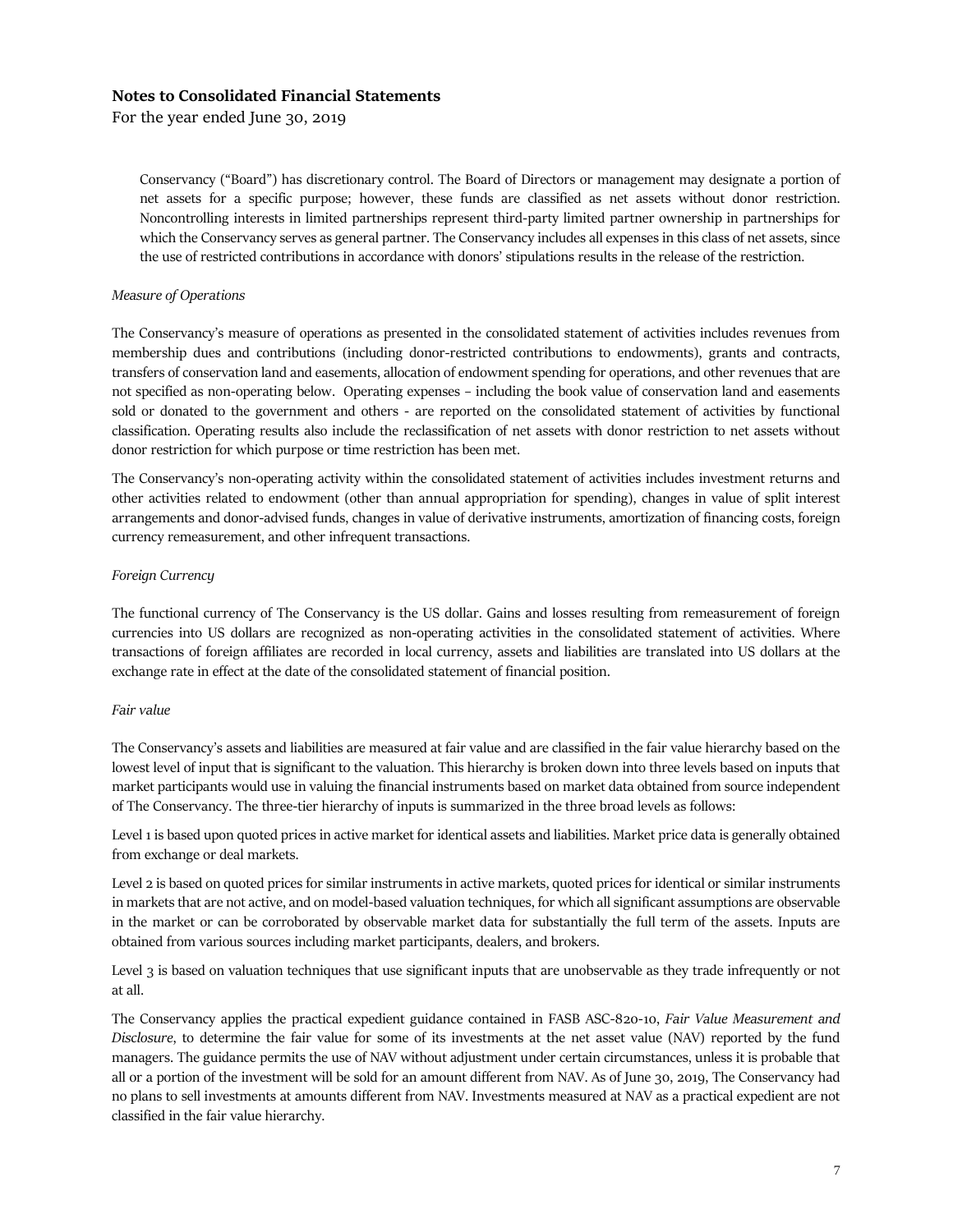For the year ended June 30, 2019

Most investments are carried at estimated fair value using the valuation hierarchy framework and NAV. Certain equity investments without readily determinable fair value presented using the measurement alternative in ASC 320 are valued using the initial investment in the LLC and are unimpaired and adjusted as of June 30, 2019 based on lack of observable price changes for identical or similar investments of the same issuer.

### *Contributions*

Unconditional donor promises to give cash and other assets are reported at fair value at the date that there is sufficient verifiable evidence documenting that a promise was made by the donor and received by The Conservancy. The promises are reported as dues and contributions with donor restrictions if received with donor stipulations that sufficiently limit the use of the donated assets.

The Conservancy recognizes contributed professional services from third parties and contributed goods as revenue and as expense or assets, at the fair value of those services or goods when received. During the fiscal year ended June 30, 2019 contributed goods and services totaled \$31,811,000 in the accompanying consolidated statement of activities.

Government grants and contracts are primarily considered to be contribution transactions, the majority of which are costreimbursable grants. The Conservancy has elected the "simultaneous release" accounting policy option such that grants received and used within the same period are reported in net assets without donor restriction. Revenue, including approved indirect cost recovery, is recognized when allowable costs have been incurred. The Conservancy's costs incurred under its government grants and contracts are subject to audit by government agencies. Management believes that disallowance of costs, if any, would not be material to the consolidated financial position or consolidated changes in net assets of The Conservancy.

Revenue from exchange transactions with government agencies that is reflected as other income in the accompanying consolidated statement of activities totaled \$4,218,000 for the fiscal year ended June 30, 2019.

### *Other Accounting Policies*

Disclosures related to specific items in the consolidated statement of financial position and consolidated statement of activities are included in the footnotes of these items respectively*.*

#### *Income Taxes*

The Conservancy has been granted an exemption from Federal income taxes under Section  $501(c)(3)$  of the Internal Revenue Code. The Internal Revenue Service has classified the Conservancy as other than a private foundation. The Conservancy pays a nominal amount of tax relating to several unrelated business income activities, primarily revenue from debt-financed property. The Conservancy takes no tax positions that it considers to be uncertain.

#### *Use of Estimates*

The preparation of financial statements in conformity with accounting principles generally accepted in the United States requires management to make estimates and assumptions that affect the reported amounts of assets and liabilities and disclosure of contingent assets and liabilities at the date of the financial statements and the reported amounts of revenues and expenses during the reporting period. Actual results could differ from the estimated amounts.

Estimates and assumptions are reviewed on an ongoing basis. Revisions to estimates are recognized prospectively.

### *Retirement plans*

The Conservancy's employees are eligible after one month of services to participate in the Nature Conservancy Savings and Retirement Plan (the "Plan"), in which employees can make voluntary, tax-deferred contributions within specified limits.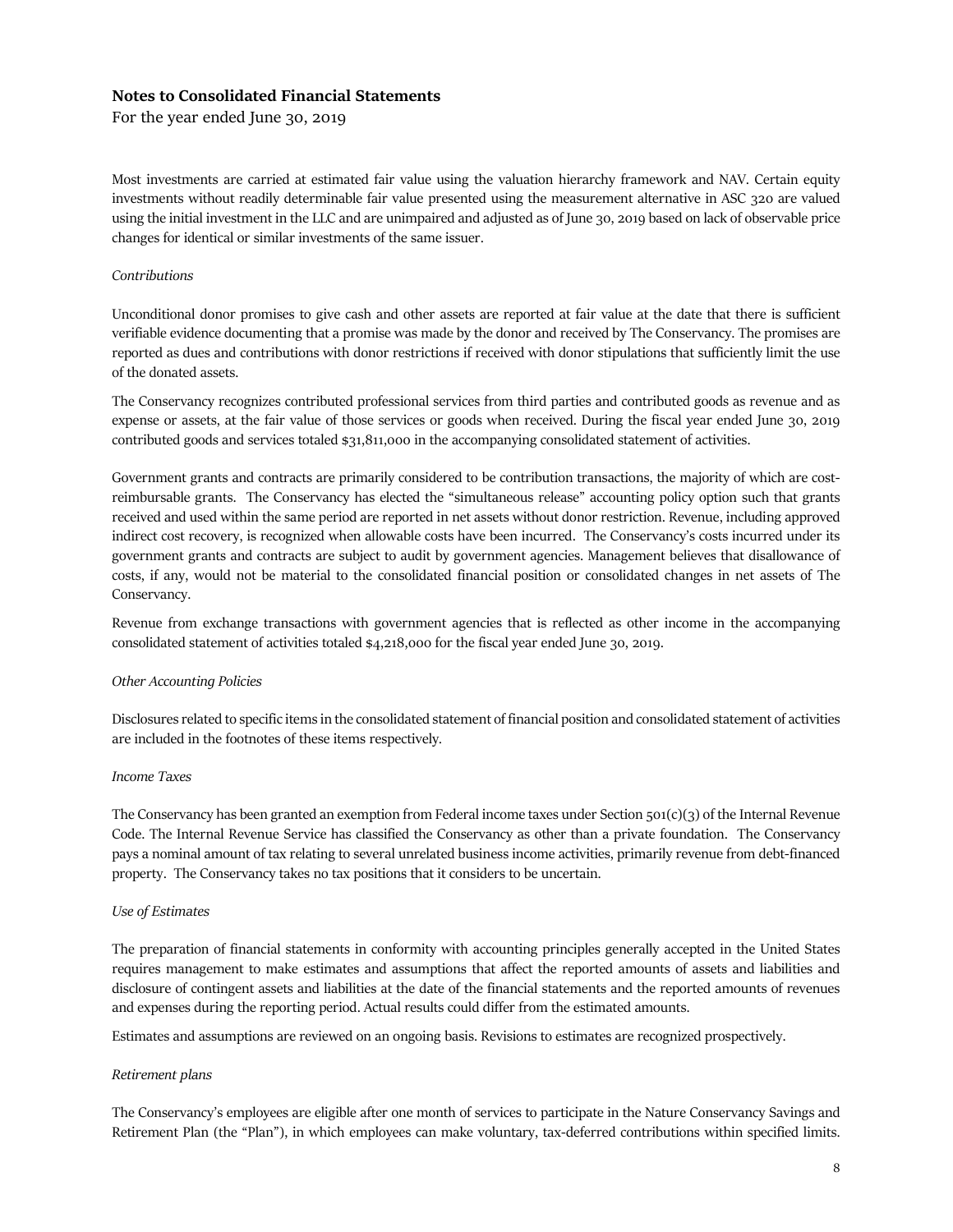For the year ended June 30, 2019

The Plan was established under the provision of Internal Revenue Code Section 401(k) and has received a favorable determination as to its tax status from the Internal Revenue Service. Certain employees are also eligible to participate in a non-qualified deferred compensation plan created pursuant to the Internal Revenue Code Section 457(b). The Conservancy's contributions to the plans were \$19,518,000 for the year ended June 30, 2019.

#### *Subsequent events*

All subsequent events were evaluated through December 20, 2019, which is the date the financial statements were issued.

#### *Contingencies*

The Conservancy is a party to various litigation arising out of the normal conduct of its operations. In the opinion of management, the ultimate resolution of these matters will not materially affect the financial position, changes in net assets, or cash flows of The Conservancy.

#### *Related party transactions*

The Conservancy recorded \$10,713,000 in contribution revenue from current and former the Board of Directors of The Conservancy ("Board") members during the fiscal year ended June 30, 2019, and \$7,881,000 from current and former Board members that is reflected as pledges receivable in the accompanying consolidated statement of financial position. The Conservancy has an unsecured \$10,000,000 zero-interest loan agreement payable in full in 2026 to a current Board member reflected in notes payable in the accompanying consolidated statement of financial position.

Conditional pledges disclosed in the accompanying note to the consolidated financial statements include \$9,199,000 from current and former Board members.

### *Recent Accounting Pronouncements*

In May 2014, the FASB issued Accounting Standards Update (ASU) 2014-09, *Revenue from Contracts with Customers (Topic 606)*. ASU 2014-09 clarifies the principles for recognizing revenue and develops a common revenue standard for US GAAP and International Financial Reporting Standards ("IFRS"). ASU 2014-09 requires new disclosures about contracts with customers, significant judgements in determining the satisfaction of performance obligations in contracts, and assets recognized from costs to obtain or fulfill contracts. ASU 2015-14, *Revenue from Contracts with Customers (Topic 606): Deferral of the Effective Date* (issued August 2015) deferred the effective date of ASU 2014-09 for annual reporting periods beginning after December 15, 2017 (fiscal year 2019). In February 2017, the FASB issued ASU 2017-05, *Clarifying the Scope of Asset Derecognition Guidance and Accounting for Partial Sales of Nonfinancial Assets*, which requires measurement of a retained noncontrolling interest in a transferred nonfinancial asset – such as conservation land – at fair value consistent with how a retained noncontrolling interest in a business is measured and has the same effective date as ASU 2014-09. As a result of adopting these standards using the retrospective application with practical expedients elected, no prior year amounts were reclassified to conform to the presentation requirements. There was no material impact to the financial statements as a result of adoption.

In August 2016, the FASB issued ASU 2016-14, *Presentation of Financial Statements of Not-for-Profit Entities*, which revises the not-for-profit reporting model and requires that the Conservancy reclassify its net assets (previously reported as unrestricted, temporarily restricted, and permanently restricted) into two categories: net assets without donor-imposed restrictions and net assets with donor-imposed restrictions. ASU 2016-14 also requires recognition of underwater endowment funds as a reduction in net assets with donor restrictions and recognition of capital gifts for construction as net assets without donor restriction when associated assets are placed in service. Additionally, the guidance requires additional disclosures related to liquidity, functional expenses, and composition of net assets without donor restriction. With the adoption of ASU 2016-14 in fiscal year 2019, the Conservancy has updated the presentation in its statement of activities to include the reporting of operating subtotals.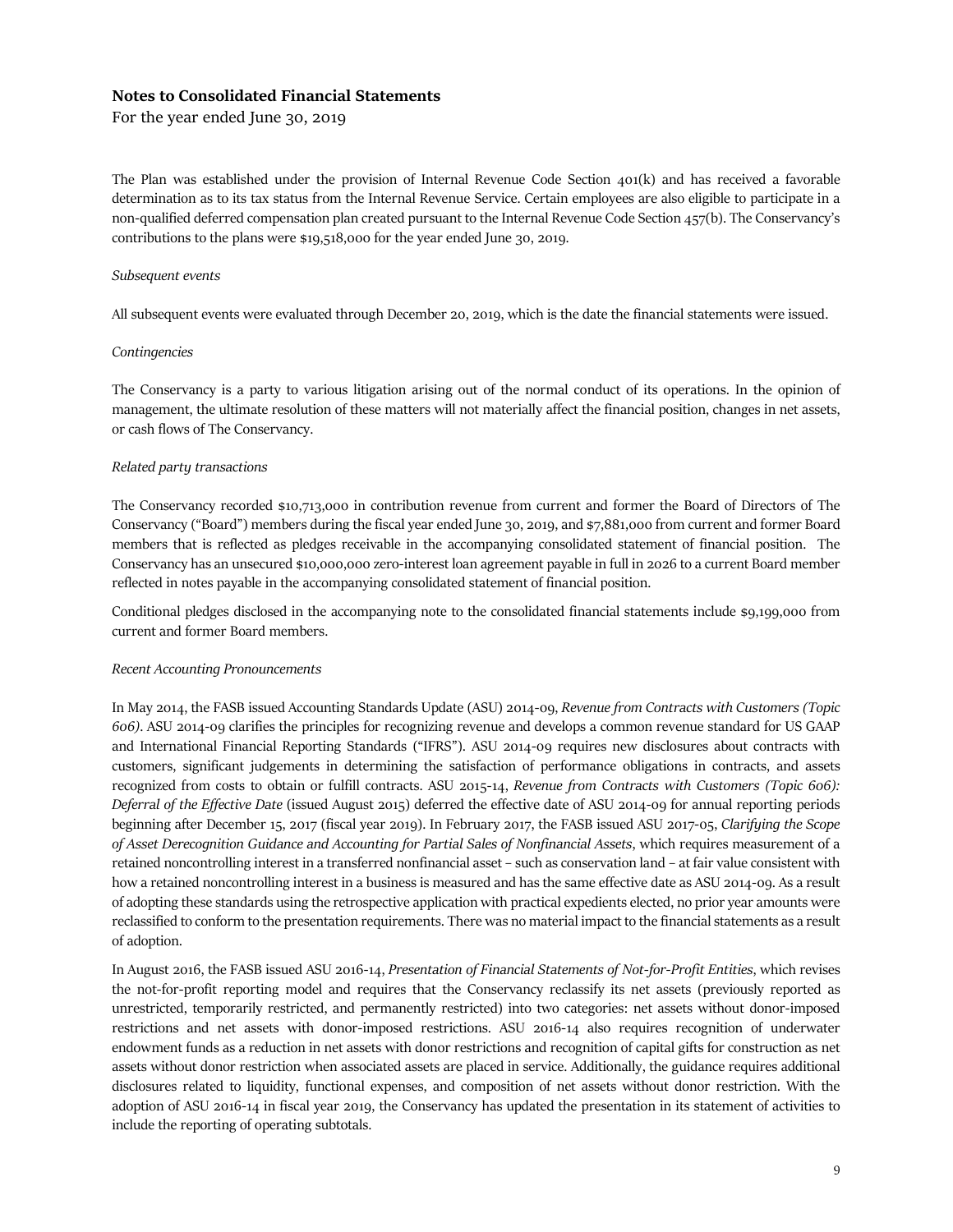For the year ended June 30, 2019

As a result of adopting this standard, certain prior year amounts were reclassified to conform to the presentation requirements, as follows (amounts in thousands):

|                                                                | <b>Without Donor</b> |     | <b>With Donor</b>        | Total             |
|----------------------------------------------------------------|----------------------|-----|--------------------------|-------------------|
| <b>Net Assets Classifications</b>                              | <b>Restrictions</b>  |     | <b>Restrictions</b>      | <b>Net Assets</b> |
| Unrestricted                                                   | \$<br>5,368,848      | \$  | $\overline{\phantom{a}}$ | \$<br>5,368,848   |
| Temporarily restricted                                         |                      |     | 833,406                  | 833,406           |
| Permanently restricted                                         |                      |     | 396,219                  | 396,219           |
| Net assets as previously presented for June 30, 2018           | \$<br>5,368,848      | \$  | 1,229,625                | \$<br>6,598,473   |
| Reclassifications to implement ASU 2016-14:                    |                      |     |                          |                   |
| Underwater endowments                                          | \$<br>643            | -\$ | $(643)$ \$               |                   |
| Capital gifts for construction of long-lived assets            |                      |     |                          |                   |
| Net assets as of June 30, 2018, reclassified under ASU 2016-14 | \$<br>5,369,491      | \$  | 1,228,982                | \$<br>6,598,473   |

In February 2016, the FASB issued ASU 2016-02, *Leases*, which requires recognition of rights and obligations arising from lease contracts - existing and new arrangements – as assets and liabilities on the balance sheet. The following ASUs clarify the guidance in ASU 2016-02 and have the same effective date:

- In January 2018, the FASB issued ASU 2018-01, *Land Easements Practical Expedient for Transition to Topic 842*, which provides an optional transition practical expedient to not evaluate existing or expired land easements that were not previously accounted for as leases under the current guidance in Topic 840.
- In July 2018, the FASB issued ASU 2018-11, *Targeted Improvements*, which allows entities to initially apply the new leases standard at the adoption date and recognize a cumulative-effect adjustment to the opening balance of net assets in the period of adoption.

ASU 2016-02 is effective for annual reporting periods beginning after December 15, 2018 (fiscal year 2020). The Conservancy is currently evaluating the impact that the standard will have on the consolidated financial statements and related disclosures.

In August 2016, the FASB issued ASU 2016-15, *Classification of Certain Cash Receipts and Cash Payments*, which addresses the classification of certain transactions with in the statement of cash flows, including cash payments for debt repayment or debt extinguishment costs, proceeds from settlement of insurance claims, and distributions from equity method investees. The Conservancy has made an accounting policy election to classify distributions received from equity method investees using the cumulative earnings approach; there was no material impact to the financial statements as a result of adoption.

In November 2016, the FASB adopted ASU 2016-18, *Restricted Cash,* which requires that the change in restricted cash and cash equivalents be presented in the statement of cash flows along with cash and cash equivalents. ASU 2016-18 is effective for fiscal years beginning after December 15, 2018 (fiscal year 2020). The Conservancy is evaluating the impact that the standard will have on the consolidated financial statements and related disclosures.

In January 2017, the FASB issued ASU 2017-01, *Clarifying the Definition of a Business,* which establishes that when substantially all of the fair value of gross nonfinancial assets acquired or disposed of is concentrated in a single identifiable asset or group of similar identifiable assets – such as conservation land – the assets and associated activities are not a business. There was no material impact to the financial statements as a result of adoption.

In June 2018, the FASB issued ASU 2018-08, *Clarifying the Scope and the Accounting Guidance for Contributions Received and Contributions Made*, which shifts the accounting for revenue recognition for most government grants from an exchange model to the contribution accounting model, resulting in most federal grants being accounted for as donor-restricted conditional contributions. The Conservancy has elected the "simultaneous release" accounting policy option such that grants received and used within the same period are reported in net assets without donor restriction, consistent with the previous presentation of government grants and contracts revenue in the statement of activities. Because most federal grants are awarded on a cost reimbursable basis, contribution revenue is triggered by incurring reimbursable costs and timing of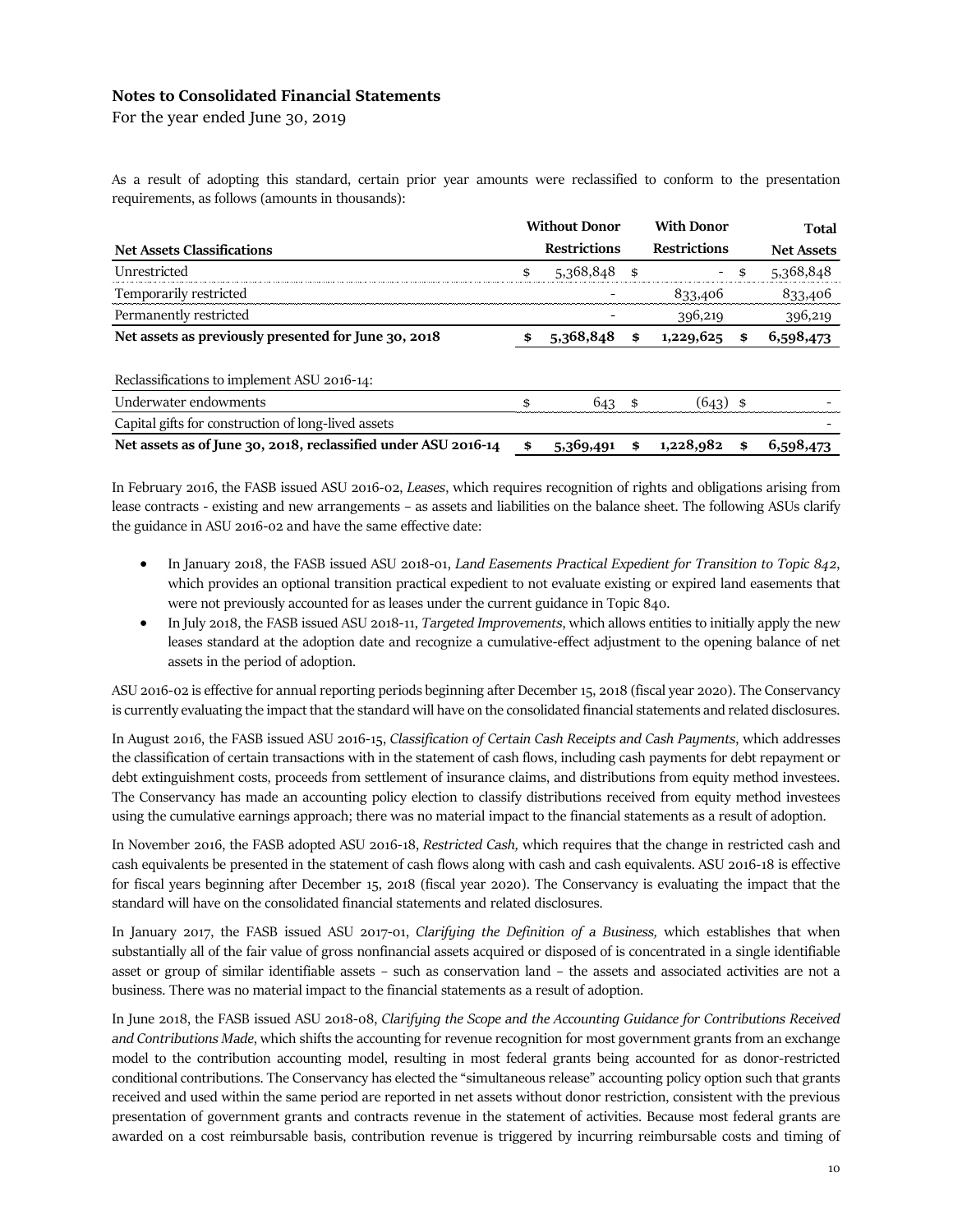For the year ended June 30, 2019

revenue recognition is not materially impacted by this amendment. For subgrants, expense recognition is deferred for conditional arrangements and immediate for unconditional arrangements. ASU 2018-08 is effective for annual periods beginning after June 15, 2018 for contributions received and effective for annual periods beginning after December 15, 2018 on contributions made; early adoption is permitted. The Conservancy early adopted the amendments for contributions made for fiscal year 2019, and in accordance with ASU 2018-08, no prior period results are restated in supplemental schedules nor are cumulative-effect adjustments reflected in the opening balance of net assets.

ASU 2018-08 also requires that entities determine whether a contribution is conditional on the basis of whether an agreement includes a barrier that must be overcome and either a right of return of assets transferred or a right of release of a promisor's obligation to transfer assets, which is likely to result in more grants and contracts being accounted for as conditional contributions than in prior years and an increase in the amount of deferred revenue and refundable advances. This guidance is applied on a modified prospective basis, meaning that there is no cumulative-effect adjustment to the opening balance of net assets as a result of adoption.

In August 2018, the FASB issued ASU 2018-13, *Disclosure Framework – Changes to the Disclosure Requirements for Fair Value Measurement*, which removes the requirement to disclose the valuation process for Level 3 fair value measurements and modifies other disclosures related to Level 3 fair value measurements. ASU 2018-13 is effective for fiscal years beginning after December 15, 2019 (fiscal year 2021); early adoption is permitted for any removed disclosures and entities are permitted to delay adoption of the additional disclosures until the effective date. The Conservancy partially adopted the removed disclosures for fiscal year 2019 and is currently evaluating the impact of the additional disclosures.

## **Note 2. Liquidity**

Financial assets and liquidity resources available within one year of June 30, 2019 for general expenditure such as operating expenses, scheduled principal payments on debt, and land acquisition are as follows (in thousands):

| Cash and cash equivalents                                         | \$<br>193,731        |
|-------------------------------------------------------------------|----------------------|
| Government grants and contract receivables                        | 31,845               |
| Current notes and other receivables for operating                 | 90,006               |
| Pledge payments available for operations                          | 133,109              |
| Working capital investments                                       | 726,840              |
| Board-approved appropriation for endowment spending (fiscal 2020) | 38,926               |
| Total financial assets available within one year                  | 1,214,457            |
| Additional liquidity resources:                                   |                      |
| Bank lines of credit                                              | \$<br>30,000         |
| Private foundation line of credit                                 | 20,000               |
| $-11$ $-11$ $-11$ $-11$                                           | $\sim$ $\sim$ $\sim$ |

**Total financial assets and liquidity resources available within one year 5 1,264,457** 

The Conservancy's endowment funds consist of donor-restricted and Board-designated endowment funds. Income from donor-restricted endowments is restricted for specific purposes and therefore is not available for general expenditure. Although the Conservancy does not intend to spend from its Board-designated endowment funds other than amounts appropriated for general expenditure as part of the annual budget process as described in Note 2 schedule above, the total \$936,726,000 of Board-designated net assets as of June 30, 2019 could be made available with Board or designee approval.

The Conservancy's cash flows have seasonal variations due to a concentration of contributions received at calendar year end, and financial assets are structured to be available as general expenditures, liabilities, and other obligations come due. To help manage seasonal cash flows or meet unanticipated liquidity needs – such as for opportunistic acquisition of conservation land and easements - the Conservancy maintains lines of credit with banks and private foundations that are drawn upon as needed. At June 30, 2019, amounts outstanding under these lines of credit amounted to \$39,366,000.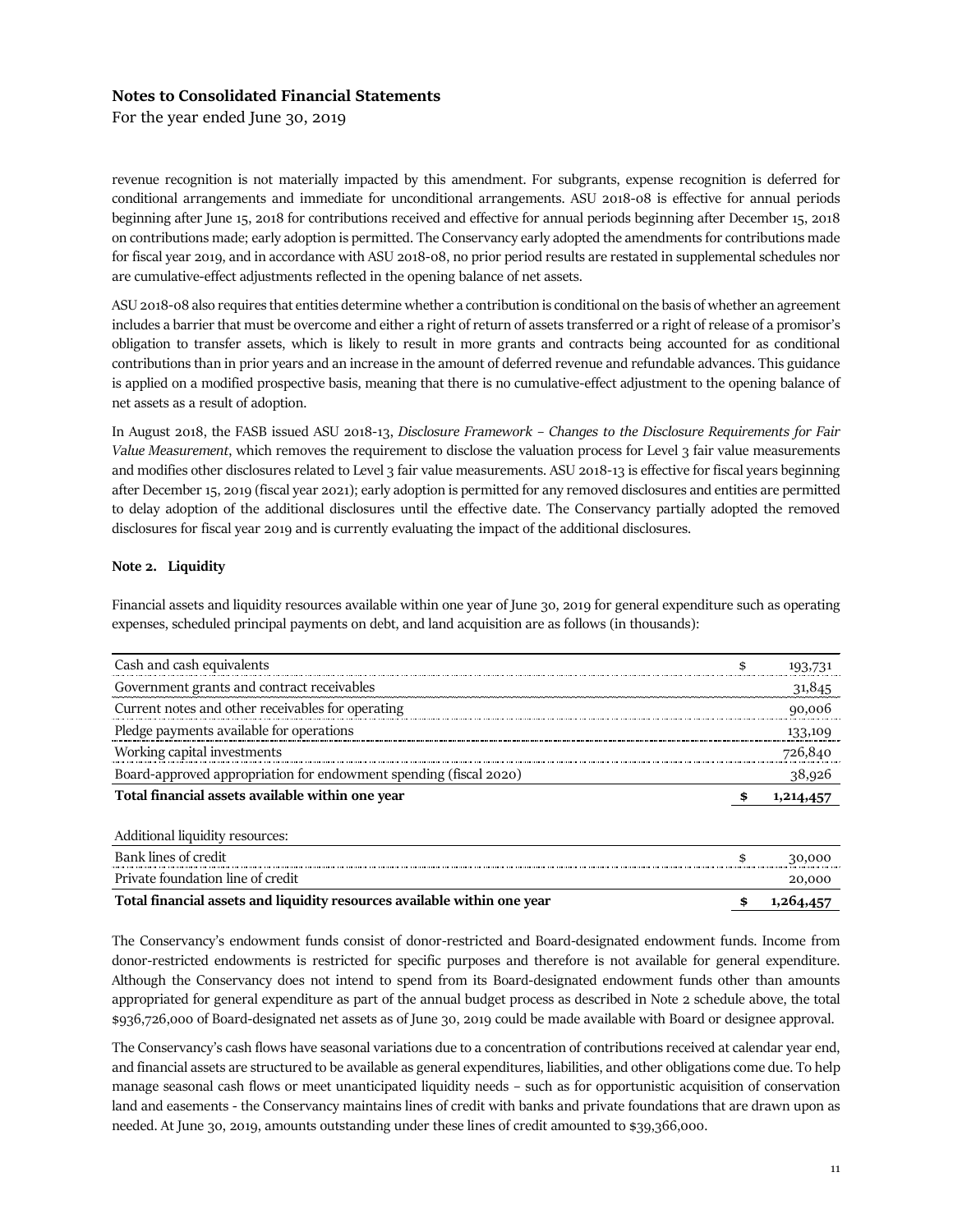For the year ended June 30, 2019

## **Note 3. Cash and Cash Equivalents**

Cash represents working capital held in bank accounts in high quality financial institutions in the United States and 38 other countries. The cash in most non-U.S. accounts is uninsured but is limited per country to amounts that - in the opinion of management - are not material to the financial statements. Cash equivalents represent short-term, highly liquid investments with maturities of three months or less when purchased that do not have donor-imposed restrictions that limit their use to long-term investment, such as endowment funds.

Financial institutions that potentially subject The Conservancy to concentration of credit risk consist principally of cash deposits. Accounts at each institution are insured by the Federal Deposit Insurance Corporation ("FDIC") up to \$250,000. At June 30, 2019, The Conservancy had \$169,207,000 in excess of the FDIC insured limit.

### **Note 4. Restricted Cash and Cash Equivalents and Restricted Short-Term Investments**

Restricted cash, cash equivalents, and short-term investments represent monies segregated to meet requirements of specific conservation project agreements.

Restricted cash and cash equivalents consist of the following at June 30, 2019 (in thousands):

| Cash held in trust for mitigation agreements        |  |
|-----------------------------------------------------|--|
| Cash contractually restricted for use by affiliates |  |
| Total restricted cash and cash equivalents          |  |

Restricted short-term investments consist of the following at June 30, 2019 (in thousands):

| Certificates of deposit held in trust for mitigation agreements                                  | 25,000 |
|--------------------------------------------------------------------------------------------------|--------|
| Certificates of deposit to satisfy reserve requirements under charitable gift annuity agreements |        |
| Highly liquid U.S. government and cash instruments under collateral arrangement                  |        |
| Total restricted short-term investments                                                          | 30,216 |

### **Note 5. Government Grants and Contracts Receivable**

The Conservancy receives grants and contracts from Federal, state, and local agencies to be used for specific programs or land purchases. The excess of reimbursable expenditures over cash receipts is included in government grants receivable, and any excess of cash receipts over reimbursable expenditures is included in deferred revenue and refundable advances. Government receivables are expected to be realized within one year.

Unspent advances from government grants and contracts – both exchange and contribution transactions - of \$4,060,000 as of June 30,2019 are reflected in the consolidated statement of financial position.

The Conservancy has \$285,734,000 in conditional government grants and contracts as of June 30, 2019.

## **Note 6. Notes and Other Receivables**

Notes and other receivable consist of the following at June 30, 2019 (in thousands):

| Notes receivable and accrued interest                     | 23.812 |
|-----------------------------------------------------------|--------|
| Advances to Federal, state, and local subaward recipients | 1.780  |
| Bequest receivable                                        | 17.000 |
| Other receivables                                         |        |
| Total notes and other receivable                          |        |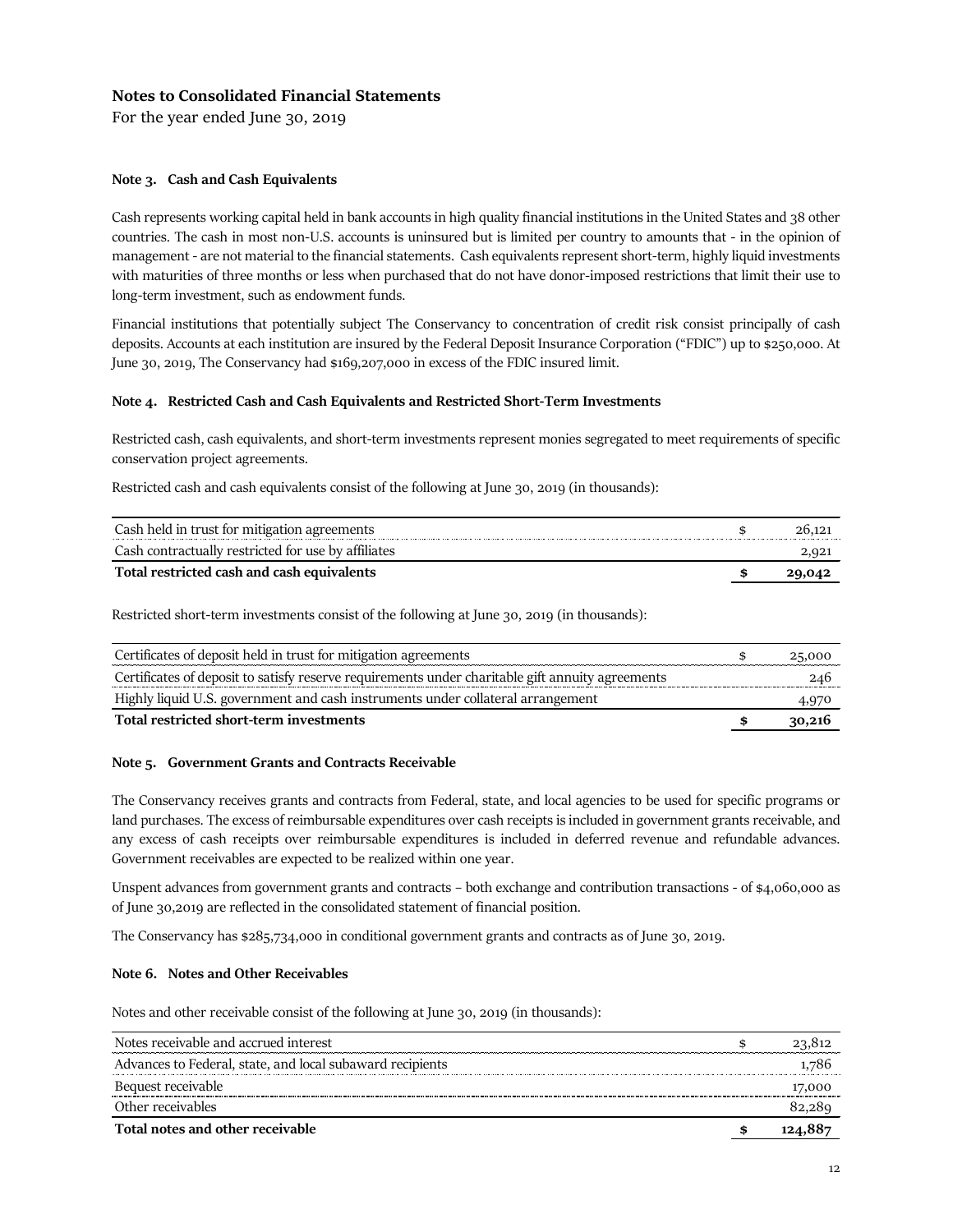For the year ended June 30, 2019

Notes receivable are expected to be realized in the following periods (in thousands):

| Less than one year                          |       |
|---------------------------------------------|-------|
| One to five years                           |       |
| More than five years                        | 5,153 |
|                                             |       |
| Plus: Accrued interest receivable           | 120   |
| Total notes receivable and accrued interest |       |

Advances to subaward recipients, bequests receivable, and other receivables are expected to be realized within one year.

Management regularly assesses the adequacy of the allowance for doubtful accounts by performing evaluations of accounts receivable and notes receivable, including factors such as the financial condition of borrowers and the existence of any guarantees. Balances are written off when deemed uncollectable.

### **Note 7. Deposits, Prepaid Expenses, and Other Assets**

Deposits, prepaid expenses, and other assets consist of the following at June 30, 2019 (in thousands):

| Deposits on conservation land and easements       | ר. נ. ר |
|---------------------------------------------------|---------|
| Prepaid expenses                                  |         |
| Other assets                                      |         |
| Total deposits, prepaid expenses and other assets |         |

### **Note 8. Pledges Receivable, net**

Pledges receivable represent unconditional promises to give and are reported at fair value by discounting the expected future pledge payments at a risk-adjusted rate at the balance sheet date, and accordingly are categorized as Level 3 assets. The primary unobservable input used in the fair value measurement of The Conservancy's pledges receivable is the discount rate. Significant fluctuations in the discount rate could result in a material change. The discount rate used in the present value technique to determine fair value of pledges receivable is revised at each measurement date to reflect current market conditions and the creditworthiness of donors. In addition, management evaluates payment history and market conditions to estimate allowances for doubtful pledges.

Changes in the fair value of pledges receivable are reported in the consolidated statement of activities as contribution revenue except for changes in the allowance which are reported as program expenses at each subsequent reporting date. Net pledge activity resulted in a \$61,264,000 decrease in pledges receivable reflected in the accompanying statement of financial position, comprised of new pledges of \$144,226,000, pledge payments of \$205,756,000, and a \$266,000 net change in pledge discount and allowance.

Pledges receivable past due by 90 days are, in the opinion of management, not material to the financial statements.

Unconditional pledges are expected to be received in the following periods (in thousands):

| Less than one year                    | 122.19  |
|---------------------------------------|---------|
| One to five years                     | 111,393 |
| More than five years                  | 1.691   |
|                                       | 235,281 |
| Less: Discount of $5.5\%$             |         |
| Less: Allowance for doubtful accounts |         |
| Total pledges receivable, net         | 214,122 |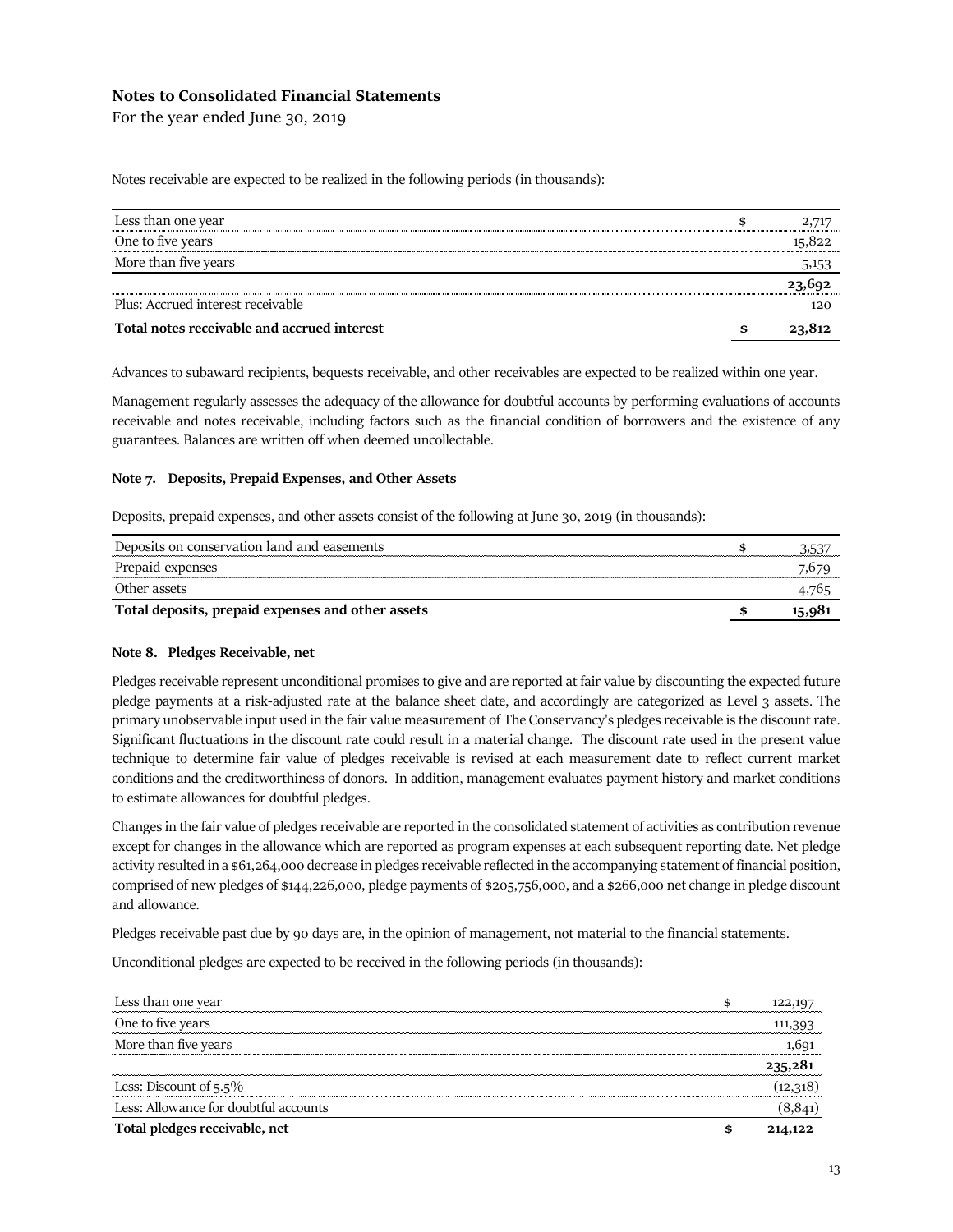For the year ended June 30, 2019

Unconditional pledges receivable at June 30, 2019 have the following donor-imposed restrictions (in thousands):

| Conservation programs and activities                       |         |
|------------------------------------------------------------|---------|
| Conservation land and easement acquisition and stewardship |         |
| Endowment                                                  |         |
| Other operating activities                                 |         |
| Total pledges receivable, net                              | 214,122 |

In addition, at June 30, 2019, the Conservancy has received promises to give that are conditioned upon the occurrence of specified future and uncertain events, such as the Conservancy raising matching gifts or acquiring certain conservation lands. Conditional promises to give are recognized as contribution revenue when the donor-imposed conditions are substantially met.

Conditional pledges at June 30, 2019 have the following conditions (in thousands):

| Raised matching funds               |  |
|-------------------------------------|--|
| Land acquisition                    |  |
| Completion of conservation projects |  |
| )ther                               |  |
| <b>Total conditional pledges</b>    |  |

## **Note 9. Securities Lending Agreement**

The Conservancy lends certain securities in its investment portfolio to qualified borrowers on a short-term, fully collateralized basis in exchange for interest to help offset custodial fees. Collateral in the form of cash in US dollars, securities issued or guaranteed by the US government, or irrevocable letters of credit issued by banks independent of the borrowers is market-to-market on a daily basis, and the borrower is required to deliver the difference between the daily market value of the collateral and 102% of the loaned securities original fair market value if denominated in US dollars or 105% if denominated in foreign currency. The lending agent, in its agreement with The Conservancy, guarantees the repayment of the loan in the event of the borrower defaults. The Conservancy retains all the benefits of ownership including rights to dividends, interest, and other cash distributions pertaining to the loaned securities. The Conservancy also retains the right to redeem the loaned securities prior to the stipulated redemption date.

At June 30, 2019, The Conservancy recorded \$88,005,000 in securities pledged under its securities lending agreement and an equal amount payable to the borrowers under the agreement. These amounts are reflected in assets and liabilities in the consolidated statement of financial position.

### **Note 10. Non-Conservation Lands**

Real property with little or no ecological value acquired through contributions or in an exchange of conservation land is sold to provide funds for the Conservancy's conservation work. These assets are recorded at fair value in the consolidated statement of activities in the period received. During the fiscal year ended June 30, 2019 contributed non-conservation lands that is reflected in the accompanying consolidated statement of activities totaled \$9,122,000. Fair value is generally determined by appraisal at the time of acquisition. The input to the fair value estimate is classified in Level 3 of the fair value hierarchy. The value of non-conservation lands is reduced to the net realizable value at fiscal yearend, and the valuation allowance is reported in the consolidated statement of activities.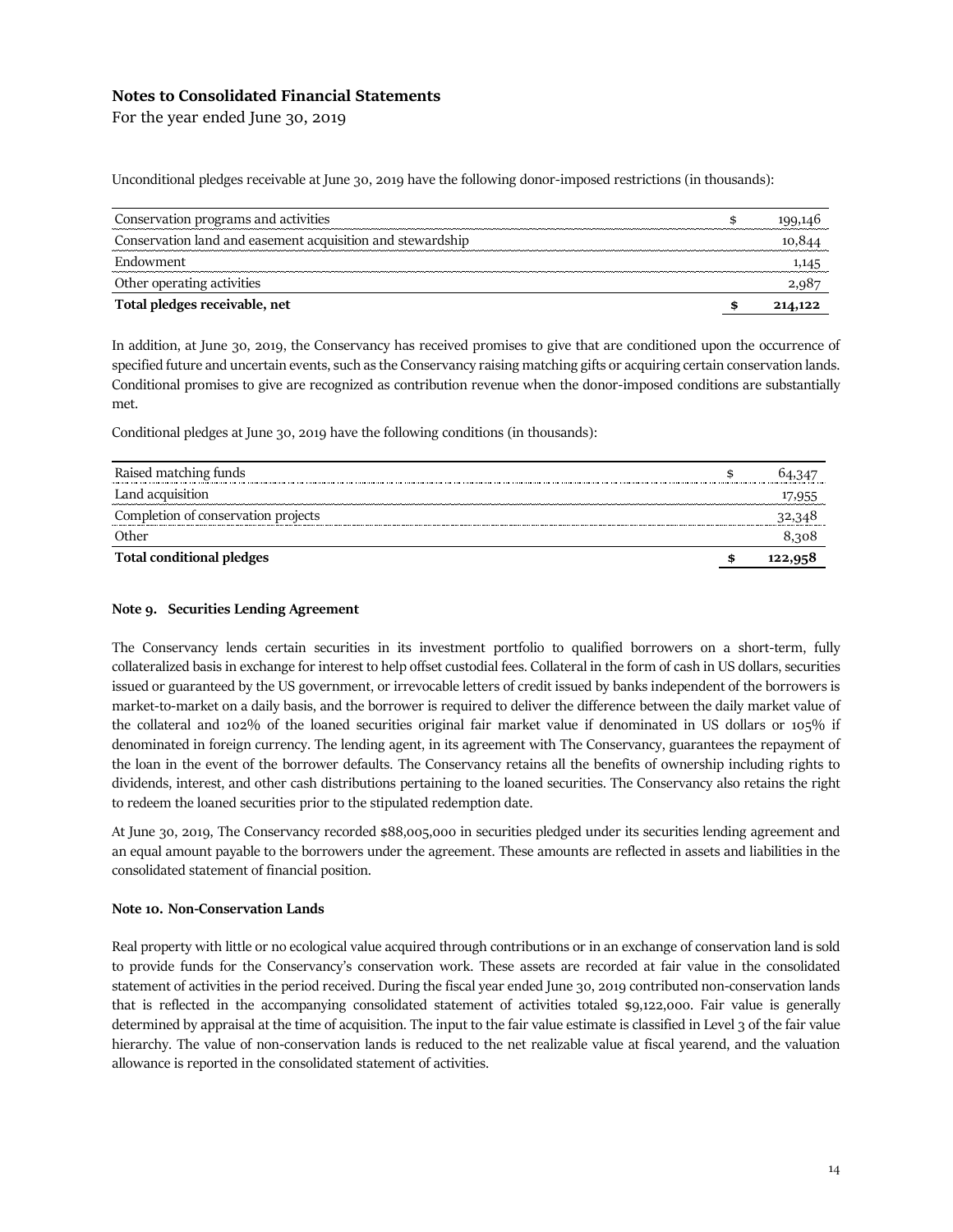For the year ended June 30, 2019

Changes in the fair value of non-conservation lands were shown as follows for the year ended June 30, 2019 (in thousands):

|                        | Fair value |               | Purchases & |             | Sales & |               | Realized    |  | Unrealized  |  | Fair value    |  |
|------------------------|------------|---------------|-------------|-------------|---------|---------------|-------------|--|-------------|--|---------------|--|
|                        |            | June 30, 2018 |             | Transfer-in |         | Transfer-out  | Gain/(Loss) |  | Gain/(Loss) |  | June 30, 2019 |  |
| Non-conservation lands |            | 15,919        |             | $14,512$ \$ |         | $(12,320)$ \$ | 122         |  | $(288)$ \$  |  | 17,945        |  |

#### **Note 11. Investments**

The Conservancy's investments are held in three distinct categories:

- *Capital fund* **–** excess working capital and funds held primarily for the future acquisition of conservation land, easements, and for funding other conservation projects.
- *Endowment fund* **–** funds held as long-term capital to generate income for The Conservancy's operations.
- *Split interest arrangements* donations that are held in trust by The Conservancy or third-party trustees, representing beneficial interests in trusts.

The overall investment objective of the Conservancy is to invest its assets in a prudent manner that will achieve a long-term return sufficient to fund a portion of its operating activities and increase investment value after inflation. Major investment decisions are authorized by the Board's Finance Committee, which oversees The Conservancy's investment activities in accordance with established policies. The amount of Endowment income provided each year for operations is established by the Finance Committee, through its adoption of an annual endowment spending rate and spending rate base. The spending rate for the year ended June 30, 2019 was 5.0% of the average fair market value of the 60 months of calendar year 2013 through 2017.

The Conservancy recognizes that risk must be assumed to achieve its stated long-term investment objectives. Therefore asset allocations and ranges are necessarily diverse, and consider liquidity needs. The Conservancy has considered its ability to withstand short and intermediate term variability and concluded that the portfolio can tolerate some interim fluctuations in market values and rates of return in order to achieve its objectives. However, The Conservancy realizes that market performance varies and that the portfolio's investment objectives may not be achievable during short-term periods.

The Conservancy has chosen not to manage its underlying assets directly, but to utilize independent investment managers. To maintain prudent diversification and to manage risk, The Conservancy's portfolio is divided among 55 to 65 separate managers. To mitigate concentration of credit risk, the Conservancy's excess cash is invested with high quality institutions, the largest concentrations of which are invested in certificates of deposit (45.0%), corporate bonds and notes (26.0%), and U.S. Commercial papers (23.4%).

Pursuant to its investment policy, The Conservancy's investments cannot have more than 10% of their assets at market value in securities of any one issuer, be the short-term or long-term, other than the U.S. Government and its Agencies. At June 30, 2019, the largest exposures in the Capital and Endowment Fund long term investments are 4.41% in a single global commingled equity fund and 4.61% and 4.57% is in two fixed income funds.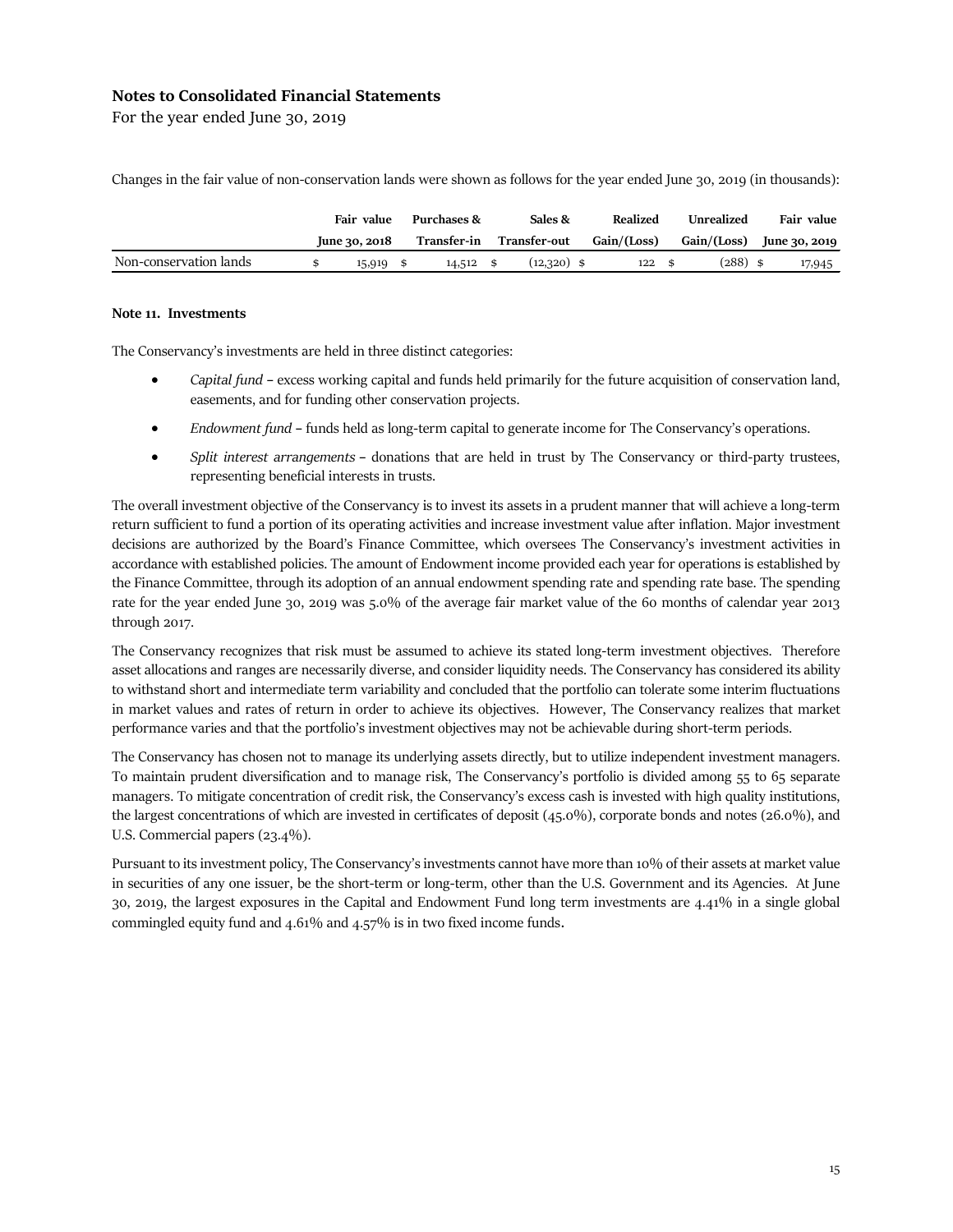For the year ended June 30, 2019

|                                          |     | Level 1 | Level 2                  |                | Level 3                      | <b>NAV</b>           | <b>Total</b>    |
|------------------------------------------|-----|---------|--------------------------|----------------|------------------------------|----------------------|-----------------|
| <b>Capital and Endowment Investments</b> |     |         |                          |                |                              |                      |                 |
| Short-term investments                   | \$  | 6,985   | \$<br>10,362             | $\mathfrak{s}$ | $\overline{\phantom{a}}$     | \$<br>$\blacksquare$ | \$<br>17,347    |
| Repurchase agreements                    |     |         | 399                      |                |                              |                      | 399             |
| Fixed income                             |     | 63,772  | 225,657                  |                |                              |                      | 289,429         |
| Preferred securities                     |     | 3,590   |                          |                |                              | L,                   | 3,590           |
| Exchange traded stocks                   |     | 176,170 | ÷.                       |                | $\blacksquare$               | ÷.                   | 176,170         |
| Exchange traded funds                    |     | 12,399  | ۰                        |                | $\qquad \qquad \blacksquare$ | $\blacksquare$       | 12,399          |
| Closed end funds                         |     | 69,941  | $\equiv$                 |                |                              |                      | 69,941          |
| Derivatives                              |     | 14      | ÷                        |                | $\blacksquare$               |                      | 14              |
| Commingled equity funds                  |     | -       | $\overline{\phantom{a}}$ |                | $\qquad \qquad \blacksquare$ | 595,416              | 595,416         |
| Hedge funds                              |     |         | $\equiv$                 |                | $\overline{\phantom{a}}$     | 520,876              | 520,876         |
| Private equity                           |     |         | $\equiv$                 |                | $\blacksquare$               | 259,549              | 259,549         |
| Private real estate                      |     |         |                          |                |                              | 110,734              | 110,734         |
| Total capital and endowment investments  | -\$ | 332,871 | \$<br>236,418            | \$             | -                            | \$1,486,575          | \$<br>2,055,864 |
| Split interest arrangements              |     |         |                          |                |                              |                      |                 |
| Split interest, trusteed                 |     |         |                          |                |                              |                      |                 |
| U.S. agency bonds                        | \$  | 10      | \$<br>5,876              | \$             |                              | \$<br>-              | \$<br>5,886     |
| Mutual funds                             |     | 136,732 | $\equiv$                 |                |                              | $\equiv$             | 136,732         |
| Real estate                              |     |         | -                        |                | 15,006                       | -                    | 15,006          |
| U.S. treasuries                          |     | 10,815  | ۰                        |                |                              |                      | 10,815          |
| Short-term investments                   |     | 5,691   | ٠                        |                | $\blacksquare$               | $\blacksquare$       | 5,691           |
| Exchange traded funds                    |     | 16,816  | ٠                        |                | $\overline{\phantom{a}}$     | $\blacksquare$       | 16,816          |
| Municipals                               |     | 15      | $\overline{\phantom{a}}$ |                | $\qquad \qquad \blacksquare$ | $\overline{a}$       | 15              |
| Commingled equity funds                  |     |         |                          |                |                              | 99,633               | 99,633          |
| Fixed income funds                       |     | 618     |                          |                |                              |                      | 618             |

Investments are presented in the fair value hierarchy and consist of the following as of June 30, 2019 (in thousands):

## Total Investments measured at fair value **\$ 2,378,339** <br> **\$ 2,378,339**

Of the \$2,405,977,000 total Investments in the accompanying consolidated statement of financial position, net investments not measured at fair value or reflected in the table above are as follows (in thousands):

Split interest, non-trusteed 31,263 - 31,263 Total split interest arrangements **\$ 170,697 \$ 5,876 \$ 46,269 \$ 99,633 \$ 322,475**

| Equity method investment                                              | 21.259 |
|-----------------------------------------------------------------------|--------|
| Equity investment valued using the measurement alternative in ASC 320 | 4.708  |
| Net investment receivables/payables and other                         | 1.671  |
| Total investments not measured at fair value                          |        |

The Conservancy's investment funds are valued by the following valuation techniques: equity securities are typically valued at the last sale price or official closing price on the exchange or principal market where the security trades; debt obligations are valued based on the evaluated prices provided by an independent pricing vendor or broker-dealers; real estate investment properties are valued based on results from an independent appraisal and a professional third-party market valuations; future contracts are typically valued at the last traded price on the exchange on which they trade. The value of certain alternative investments not included in the fair value hierarchy represents the ownership interest in the NAV of the respective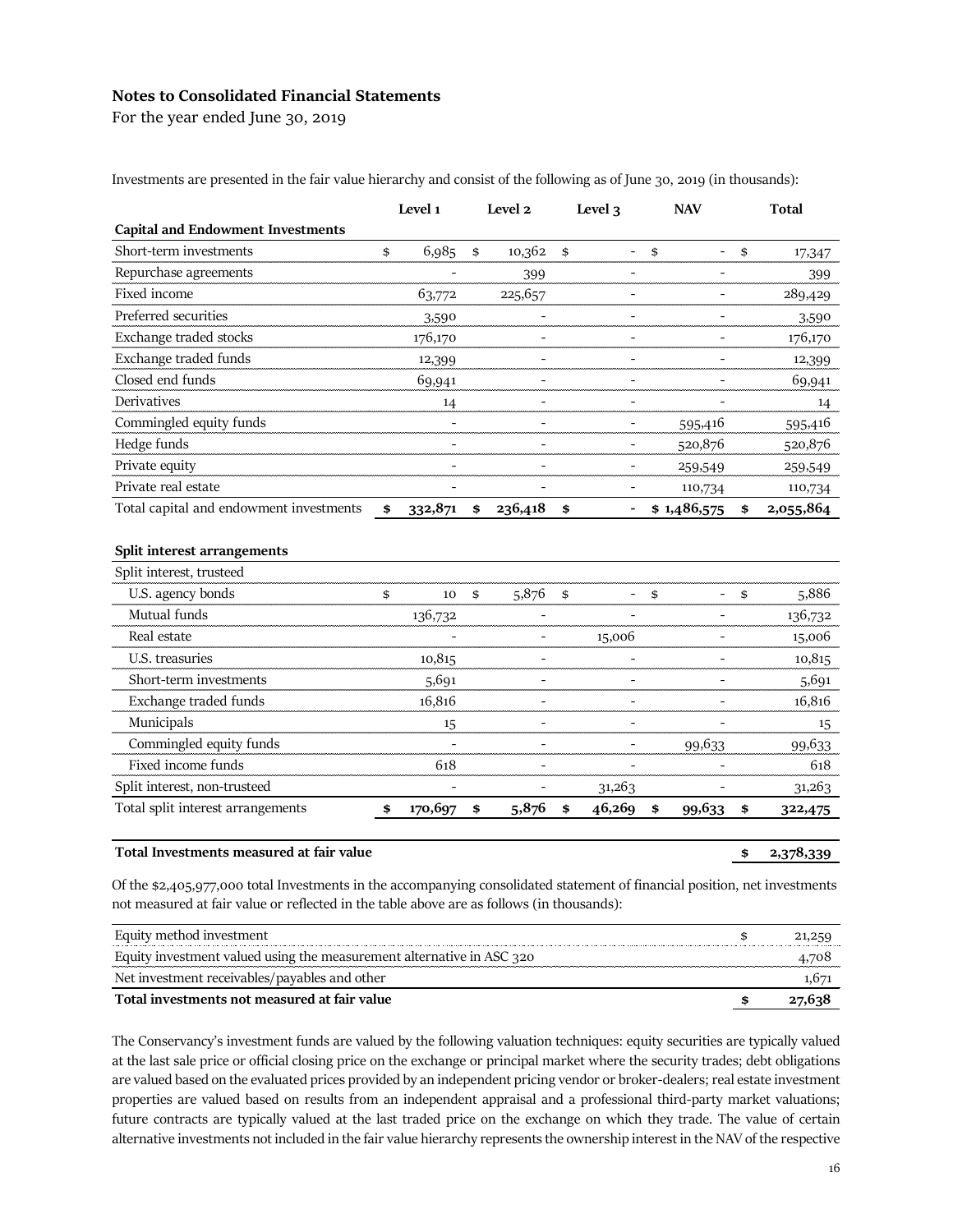For the year ended June 30, 2019

partnership. If no public market exists for the investment securities, the fair value is determined by the general partner taking into consideration, among other things, the cost of the securities, prices of recent significant placements of securities of the same issuer, and subsequent developments concerning the companies to which the securities relate. The Conservancy has performed significant due diligence around these investments to ensure NAV is an appropriate measure of fair value.

Investments valued using NAV practical expedient consists of following for the year ended at June 30, 2019 (in thousands):

|                                    |                   |           |                    | <b>Unfunded</b> | Redemption                    | Redemption           |
|------------------------------------|-------------------|-----------|--------------------|-----------------|-------------------------------|----------------------|
| <b>Category of Investments</b>     | <b>Fair Value</b> |           | <b>Commitments</b> |                 | Frequency                     | <b>Notice Period</b> |
| Commingled equity funds            |                   |           |                    |                 | Daily (restrictions apply),   | $2 - 90$ days        |
|                                    |                   | 595,416   | \$                 |                 | weekly, monthly, quarterly    |                      |
|                                    |                   |           |                    |                 | Monthly, quarterly, semi-     | $30 - 90$ days       |
| Hedge funds                        |                   | 520,876   |                    |                 | annually, annually,           |                      |
|                                    |                   |           |                    |                 | biennially, rolling 2-4 years |                      |
| Private equity funds               |                   | 259,549   |                    | 264,243         | N/A                           | N/A                  |
| Real estate funds                  |                   | 110,734   |                    | 52,490          | N/A                           | N/A                  |
| Total investments valued using NAV | \$                | 1,486,575 | \$                 | 316,733         |                               |                      |

Otherwise redeemable investments valued using NAV are typically subject to lockup and rates that may vary from quarterly to 5 years or longer based on contractual agreement and there are no otherwise significant restrictions on the ability to sell investments in this portfolio.

The Conservancy's investments policy allows for the use of derivatives by investment managers and at the portfolio-level to assist in managing assets allocation and exposures. These derivative exposures are exchange-traded and are reported in the fair value of the overall portfolio within Level 1. The use of derivative instruments involves the risk of imperfect correlation in movement in the price of the instruments, interest rates, and the underlying hedged assets. As a result, The Conservancy may not achieve the anticipated benefits of hedging strategies. The Conservancy's derivatives contracts held at June 30, 2019 are not accounted as hedging instruments under GAAP.

Activity and balances related to derivative instruments held at June 30, 2019 are shown as follows (in thousands):

|                                  | Fair value<br>as of June 30, 2019                                           |        |    | <b>Changes in Fair Value</b>                                     | As of June 30, 2019 |    |                      |              |                          |     |                               |
|----------------------------------|-----------------------------------------------------------------------------|--------|----|------------------------------------------------------------------|---------------------|----|----------------------|--------------|--------------------------|-----|-------------------------------|
|                                  | Location in<br>Consolidated<br>Statement of<br>Financial<br><b>Position</b> | Amount |    | Location in<br>Consolidated<br>Statement of<br><b>Activities</b> | Amount              |    | Collateral<br>Amount |              | <b>Notional</b><br>Value |     | Number of<br><b>Contracts</b> |
| Futures - emerging market equity | Investments                                                                 | \$     | 14 | Investment                                                       | \$                  | 46 | \$                   | $21 \quad $$ |                          | 474 | q                             |
| (Long position)                  |                                                                             |        |    | returns                                                          |                     |    |                      |              |                          |     |                               |

### **Note 12. Property and Equipment**

Property and equipment valued \$50,000 or more is capitalized. Purchased property and equipment is carried at cost, and donated property and equipment is recognized at fair value at the date of contribution. Depreciation and amortization are computed using the straight-line method for all depreciable assets over the estimated useful lives of the assets, ranging from 5 to 30 years for building and building improvements, 3 to 5 years for computer equipment and software, and 4 to 25 years for furniture, fixtures, and others. \$52,637,000 was fully depreciated at June 30, 2019.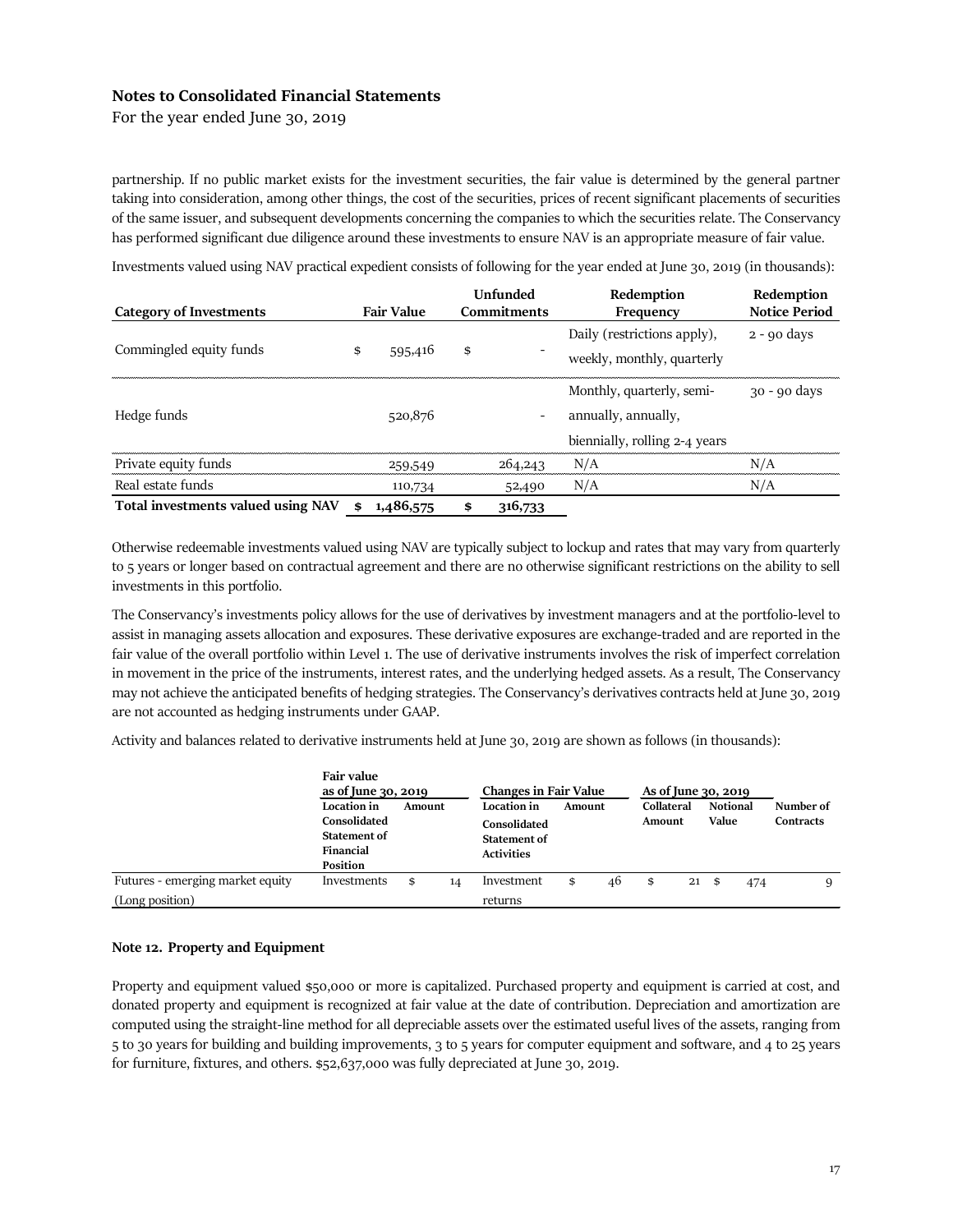For the year ended June 30, 2019

Property and equipment consist of the following at June 30, 2019 (in thousands):

| Land for operations                             | \$<br>7,686   |
|-------------------------------------------------|---------------|
| Construction in progress                        | 16,944        |
| Buildings and improvements                      | 180,423       |
| Computer equipment and software                 | 34,524        |
| Furniture, fixtures, and other                  | 32,035        |
|                                                 | 271,612       |
| Less: Accumulated depreciation and amortization | (129, 640)    |
| Total property and equipment, net               | \$<br>141,972 |

### **Note 13. Conservation Land and Easements**

Conservation land is real property with significant ecological value. These properties are either managed in an effort to protect the natural biological diversity of the property or transferred to other organizations to manage in a similar fashion.

The Conservancy records land and land interests at cost if purchased or at fair value at the date of acquisition, if all or part of the land was received as a donation. Fair value is generally determined by appraisal at the time of acquisition and is not subsequently adjusted. Upon sale or gift, the book value of the land or land interest is reported as a program expense and the related proceeds, if any, are reported as revenue in the consolidated statement of activities.

Conservation easements are comprised of listed rights and/or restrictions over the owned property that are conveyed by a property owner to the Conservancy - almost always in perpetuity - in order to protect the owned property as a significant natural area, as defined in federal tax regulations. These intangible assets may be sold or transferred to others so long as the assignee agrees to carry out, in perpetuity, the conservation purposes intended by the original grantor.

The Conservancy has entered into contracts for the purchase of land and other purchase commitments that have not closed as of June 30, 2019 in the amount of \$137,777,000.

### **Note 14. Leases**

The Conservancy has entered into non-cancelable operating leases for office space, which expire at various dates through 2031. Certain of these leases contain rent escalation clauses, usually based on the consumer price index.

Future minimum lease payments for all operating leases are shown as follows as of June 30, 2019 (in thousands):

| 2020                         |   |        |
|------------------------------|---|--------|
| 2021                         |   |        |
| 2022                         |   | .806   |
| 2023                         |   | 303 '  |
| 2024                         |   |        |
| Thereafter                   |   | 23,282 |
| Total minimum lease payments | œ |        |

The carrying value of accounts payable do not differ materially from their estimated fair value.

In order to partially insulate itself from the variable nature of the interest rates on its outstanding debt, The Conservancy has three interest rate swap agreements. The Conservancy pays a fixed rate of 4.373% on \$95,375,000 in return for receipt of variable rate interest in the amount of 3- month LIBOR and pays a fixed rate of 2.962% on \$190,000,000 in return for receipt of variable rate interest in the amount of 67% of 3-month LIBOR. The Conservancy pays a fixed rate of 3.56% on \$25,053,000 in return for receipt of variable rate interest in the amount of 67% of 1-month LIBOR. Maturities of the swap agreements range from 2027 to 2033 and the counterparty to these swaps has the option to terminate at their discretion.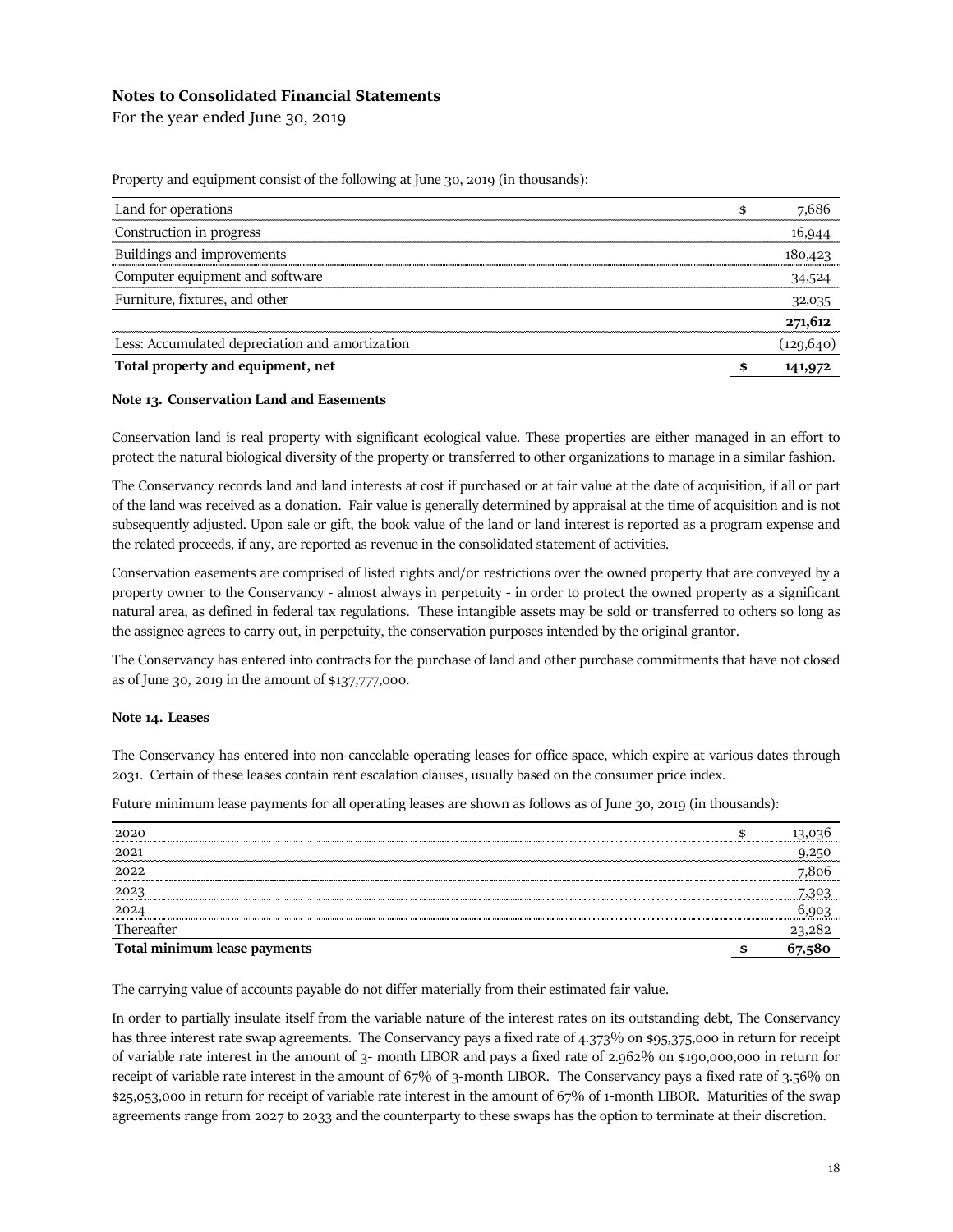For the year ended June 30, 2019

The Conservancy's interest rate swap arrangements have inputs which can generally be corroborated by observable market data and are therefore classified within Level 2. Such inputs include market prices for reference securities, yield curves, credit curves, measures of volatility, prepayment rates, assumptions for nonperformance risk, and correlations of such inputs. The valuation methods described above may produce fair value calculations that may not be indicative of net realized value or reflective of future fair values. The Conservancy believes the use of different methodologies or assumptions to determine the fair value of certain financial instruments could result in a different estimate of fair value at the reporting date. The fair value of these interest rate swap agreements is reflected in the accompanying consolidated statement of financial position as accounts payable and accrued liabilities.

Activity and balances related to the interest rate swap agreements held at June 30, 2019 are shown as follows (in thousands):

|                    | Fair Value as of June 30, 2019                |           | <b>Changes in Fair Value</b>        |         | As of June 30, 2019  |                          |                        |  |  |
|--------------------|-----------------------------------------------|-----------|-------------------------------------|---------|----------------------|--------------------------|------------------------|--|--|
|                    | Consolidated<br>Amount<br><b>Statement of</b> |           | Consolidated<br><b>Statement of</b> | Amount  | Collateral<br>Amount | <b>Notional</b><br>Value | Number of<br>Contracts |  |  |
|                    | <b>Financial Position</b>                     |           | <b>Activities</b>                   |         |                      |                          |                        |  |  |
| Interest rate swap | Accounts payable and                          | \$ 29,524 | Loss on interest rate               | (9,309) | \$                   | \$208,704                |                        |  |  |
|                    | accrued liabilities                           |           | swap agreements                     |         |                      |                          |                        |  |  |

#### **Note 15. Bonds and Notes Payable**

Bonds and notes payable consists of the following at June 30, 2019 (in thousands):

|                                                                      | <b>Interest Rate</b> | <b>Maturity</b> | 2019    |
|----------------------------------------------------------------------|----------------------|-----------------|---------|
| Colorado Educational and Cultural Facilities Authority Revenue Bonds |                      |                 |         |
| Series 2002A, tax exempt, unsecured                                  | $1.80\%$             | July $2024$ \$  | 7,804   |
| Series 2012, tax exempt, unsecured                                   | $1.91\%$             | July $2033$     | 113,580 |
| Revenue Bonds                                                        |                      |                 |         |
| Series 2019A, taxable, unsecured                                     | $4.50\%$             | February 2049   | 40,000  |
| Series 2019B, taxable, unsecured                                     | $3.66\%$             | February 2024   | 62,000  |
| Mortgages and loans                                                  | $0\% - 4.50\%$       | $2019 - 2042$   | 124,678 |
| Notes Payable                                                        | $0\%$                | On demand       | 4,929   |
| Bonds and notes payable - recourse                                   |                      |                 | 352,991 |
| Notes payable - non-recourse                                         | $2.57\%$             | December 2020   | 45,500  |
| Total bonds and notes payable                                        |                      | \$              | 398,491 |

The Conservancy uses debt, both fixed and variable, primarily to finance the acquisition of conservation lands and easements. Debt is reported at carrying value. At June 30, 2019, The Conservancy is in compliance with all financial debt covenants, including requirements to maintain specified liquidity ratios.

Due to the nature of certain variable rate bond agreements, The Conservancy may receive notice of an optional tender on its variable-rate bonds, in which case The Conservancy would have an obligation to purchase the bonds tendered if unable to secure a different source of financing at that time. At June 30, 2019, The Conservancy had a standby liquidity support agreement with a financial institution to support the original principal amount of \$50,000,000 of the variable rate demand obligations. Under this agreement, the financial institution agreed to supply additional liquidity to The Conservancy up to that amount, with which The Conservancy could purchase the bonds if The Conservancy could not remarket the bonds. In the event of a draw on the \$50,000,000 liquidity support line, the due date would be September 14, 2021.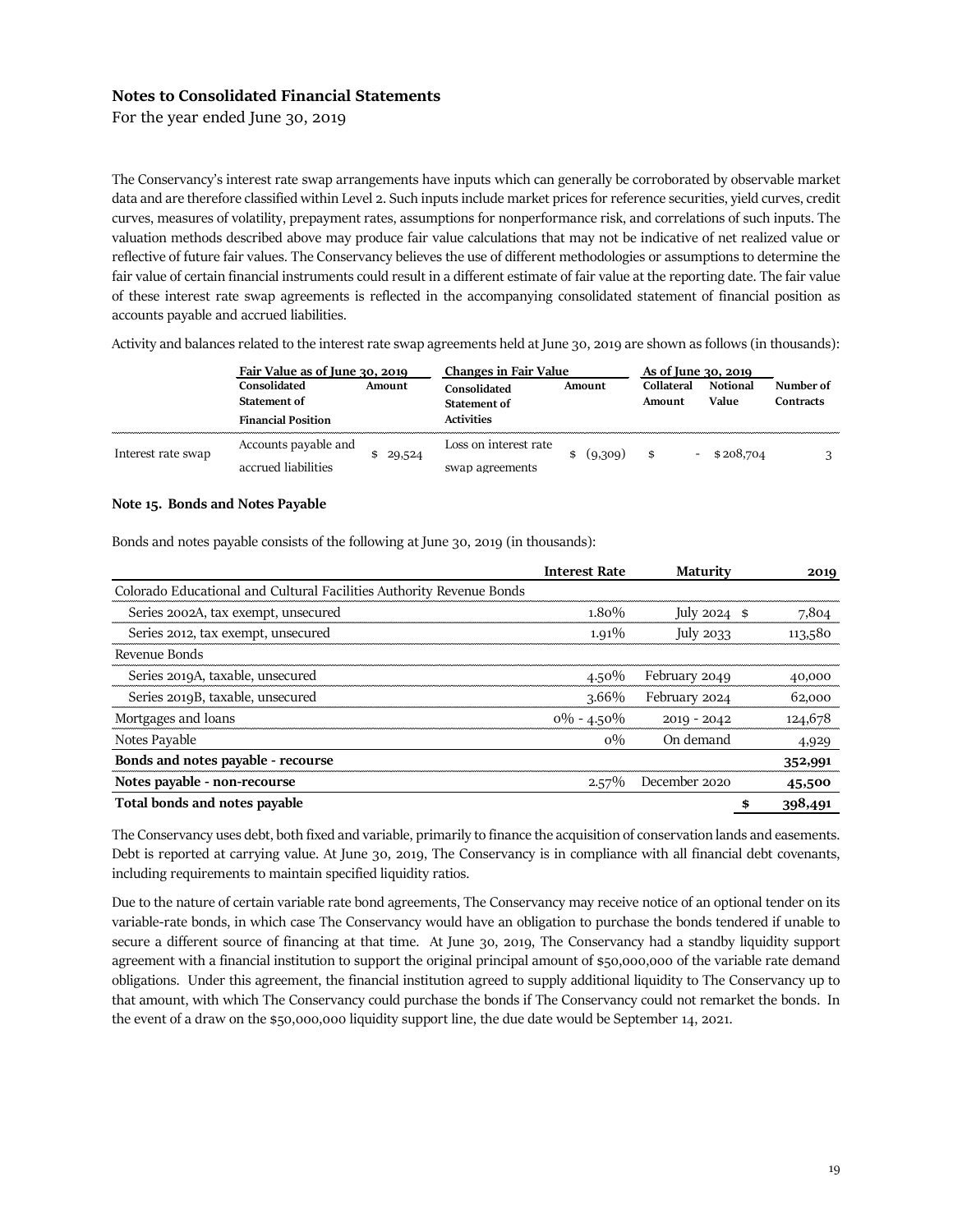For the year ended June 30, 2019

| 2020                          | \$ | 133,084 |
|-------------------------------|----|---------|
| 2021                          |    | 30,148  |
| 2022                          |    | 56,189  |
| 2023                          |    | 7,624   |
| 2024                          |    | 101,607 |
| Thereafter                    |    | 69,839  |
| Total bonds and notes payable | œ  | 398,491 |

The following schedule of amounts due is based on the maturity dates per the debt agreements (in thousands):

Interest expense incurred on total notes payable for the year ended at June 30, 2019 was \$17,366,000.

### **Note 16. Split Interest Arrangements**

The Conservancy enters into split interest arrangements whereby donations are held in trust by The Conservancy or thirdparty trustees and invested. Agreed-upon amounts of the invested funds are payable to the donor or the donor's designee for a specified period of time or until the donor's death, after which time The Conservancy may use the investments for operations or a restricted use specified by the donor.

The donated trust asset investments are recorded at fair value based on the latest available information, and are included in investments following the fair value hierarchy. The marketable securities are priced using unadjusted market quotes. Alternative investments are valued based on NAV as practical expedient, and real properties are valued by subsequent sales price. For split-interest arrangements where the Conservancy is not the trustee, valuations are based on the values reported by third-party trustees. There is no market for these arrangements, and therefore is classified within Level 3. See Note 11 Investments for the fair value hierarchy of investments from split interest arrangements.

Changes in the fair value of split interest investments classified as Level 3 financial instruments for the year ended June 30, 2019 are shown as follows (in thousands):

|                             | Fair value        | Purchases & | Sales &      | Realized    | Unrealized                  | Fair value |
|-----------------------------|-------------------|-------------|--------------|-------------|-----------------------------|------------|
|                             | $\mu$ ne 30, 2018 | Transfer-in | Transfer-out | Gain/(Loss) | $Gain/(Loss)$ June 30, 2019 |            |
| Split interest arrangements | 45,740 \$         | $7.827$ \$  | $(6,961)$ \$ | $(209)$ \$  | $(128)$ \$                  | 46,269     |

A liability for split-interest obligation is recorded for the actuarially-determined present value of the estimated future payments to be made to the beneficiaries.

The Conservancy utilizes the 2012 Individual Annuity Reserving table to actuarially calculate the liability associated with the estimated donor payments under these arrangements. The Conservancy determines the discount rate to be used in the month the split interest arrangements are entered into with the donor and these rates have ranged from 1% to 9%. The present value of the actuarially determined liability resulting from these gifts is recorded at the date of gift and adjusted annually thereafter to reflect fair value.

Split interest arrangements payables consist of the following as of June 30, 2019 (in thousands):

| Payable under charitable gift annuities   | 95,083  |
|-------------------------------------------|---------|
| Payable under charitable remainder trusts | 79,360  |
| Payable under pooled income funds         |         |
| Payable under unsold unitrust             | 14,231  |
| Total split interest arrangements payable | 191,006 |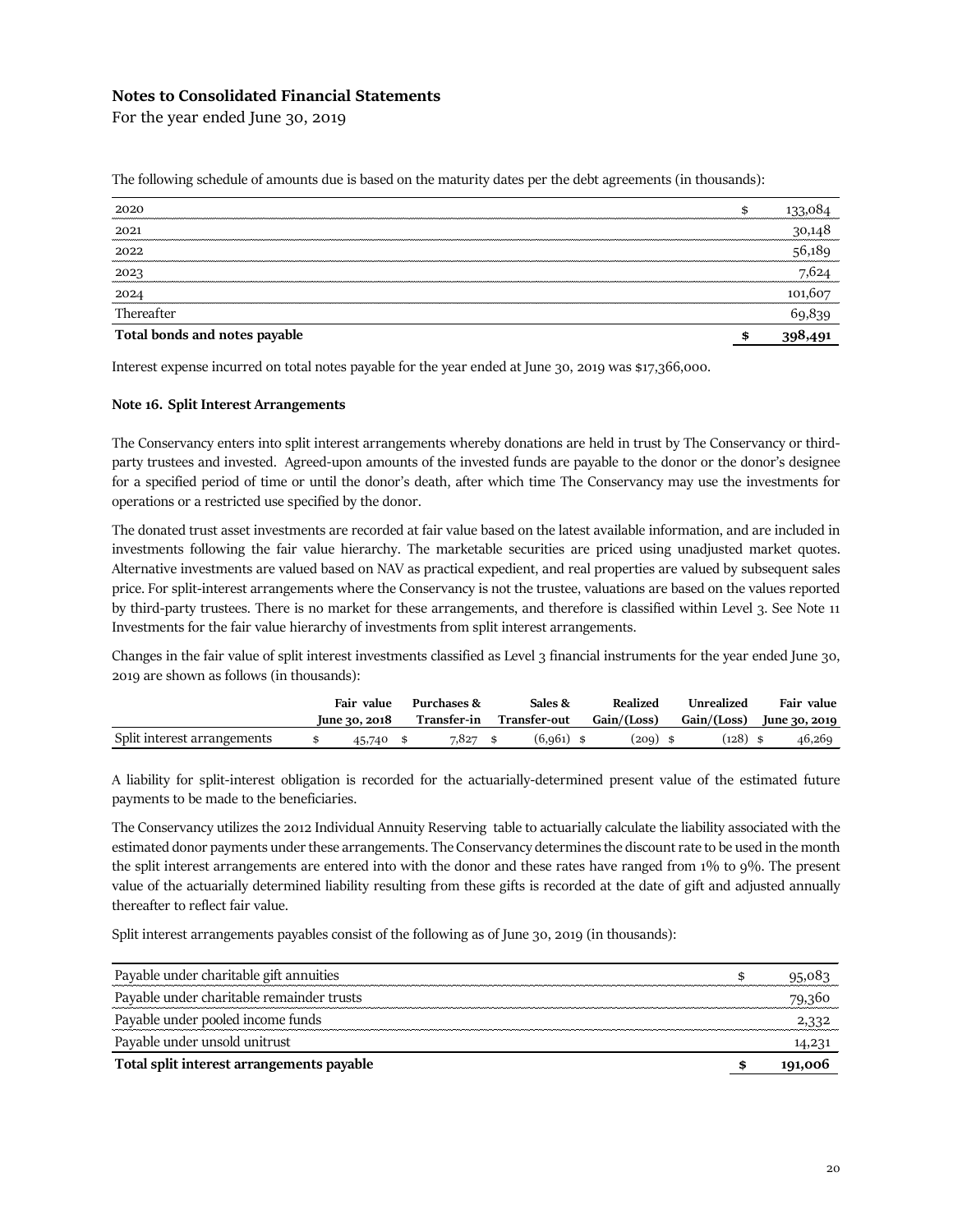For the year ended June 30, 2019

## **Note 17. Net Assets**

The Conservancy's net assets as of June 30, 2019, includes the following (in thousands):

|                                                              | <b>Without Donor</b> |                     |    | <b>With Donor</b>   | <b>Total</b>      |
|--------------------------------------------------------------|----------------------|---------------------|----|---------------------|-------------------|
|                                                              |                      | <b>Restrictions</b> |    | <b>Restrictions</b> | <b>Net Assets</b> |
| Undesignated                                                 | \$                   | 184,435             | \$ |                     | \$<br>184,435     |
| Board-designated funds functioning as endowment              |                      | 936,726             |    |                     | 936,726           |
| Time-restricted                                              |                      |                     |    | 70,603              | 70,603            |
| Land preservation fund                                       |                      | 160,414             |    | 174,431             | 334,845           |
| Land, easements, and capital funds                           |                      | 4,170,074           |    | 244,322             | 4,414,396         |
| Restricted for specific purposes                             |                      |                     |    | 214,210             | 214,210           |
| Split interest arrangements                                  |                      | 5,213               |    | 125,194             | 130,407           |
| Contributed long-lived assets to create permanent endowments |                      |                     |    | 936                 | 936               |
| Invested in perpetuity, subject to endowment spending policy |                      |                     |    | 385,824             | 385,824           |
| Total net assets before nontrolling interests                |                      | 5,456,862           |    | 1,215,520           | 6,672,382         |
| Noncontrolling interests                                     |                      | 44,253              |    |                     | 44,253            |
| <b>Total net assets</b>                                      | \$                   | 5,501,115           | \$ | 1,215,520           | \$<br>6,716,635   |

The Board has approved management's interpretation of the Uniform Prudent Management of Institutional Funds Act (UPMIFA) as enacted by the Council of the District of Columbia. UPMIFA requires the preservation of the fair value of the original gifts as of the gift date of the donor-restricted endowment funds absent explicit donor stipulations to the contrary.

The Endowment includes both donor-restricted endowment funds and funds designated by the Board to function as endowments. The Conservancy classifies as permanently restricted net assets (a) the original value of gifts donated to the permanent endowment, and (b) accumulations to the permanent endowment made in accordance with the direction of the applicable donor gift instrument at the time the accumulation is added to the fund. The remaining portion of the donorrestricted endowment fund that is not classified in permanently restricted net assets is classified as temporarily restricted net assets until those amounts are appropriated for expenditure by The Conservancy.

The Conservancy considers the following factors in making a determination to appropriate or accumulate donor-restricted endowment funds:

- The duration and preservation of the endowment fund;
- The purpose of the institution and the endowment funds;
- General economic conditions;
- The possible effect of inflation or deflation;
- The expected total return from income and appreciation of investments;
- Other resources of the institution; and
- The investment policy of the institution.

Endowment funds are categorized as following in net asset classes as of June 30, 2019 (in thousands):

|                                                              | <b>Without Donor</b> |  | <b>With Donor</b>   | Total     |
|--------------------------------------------------------------|----------------------|--|---------------------|-----------|
|                                                              | <b>Restrictions</b>  |  | <b>Restrictions</b> | Endowment |
| Invested in perpetuity, subject to endowment spending policy | - \$                 |  | 385,824             | 385,824   |
| Board-designated funds functioning as endowment              | 936,726              |  |                     | 936,726   |
| Total endowment funds                                        | 936,726              |  | 385,824             | 1,322,550 |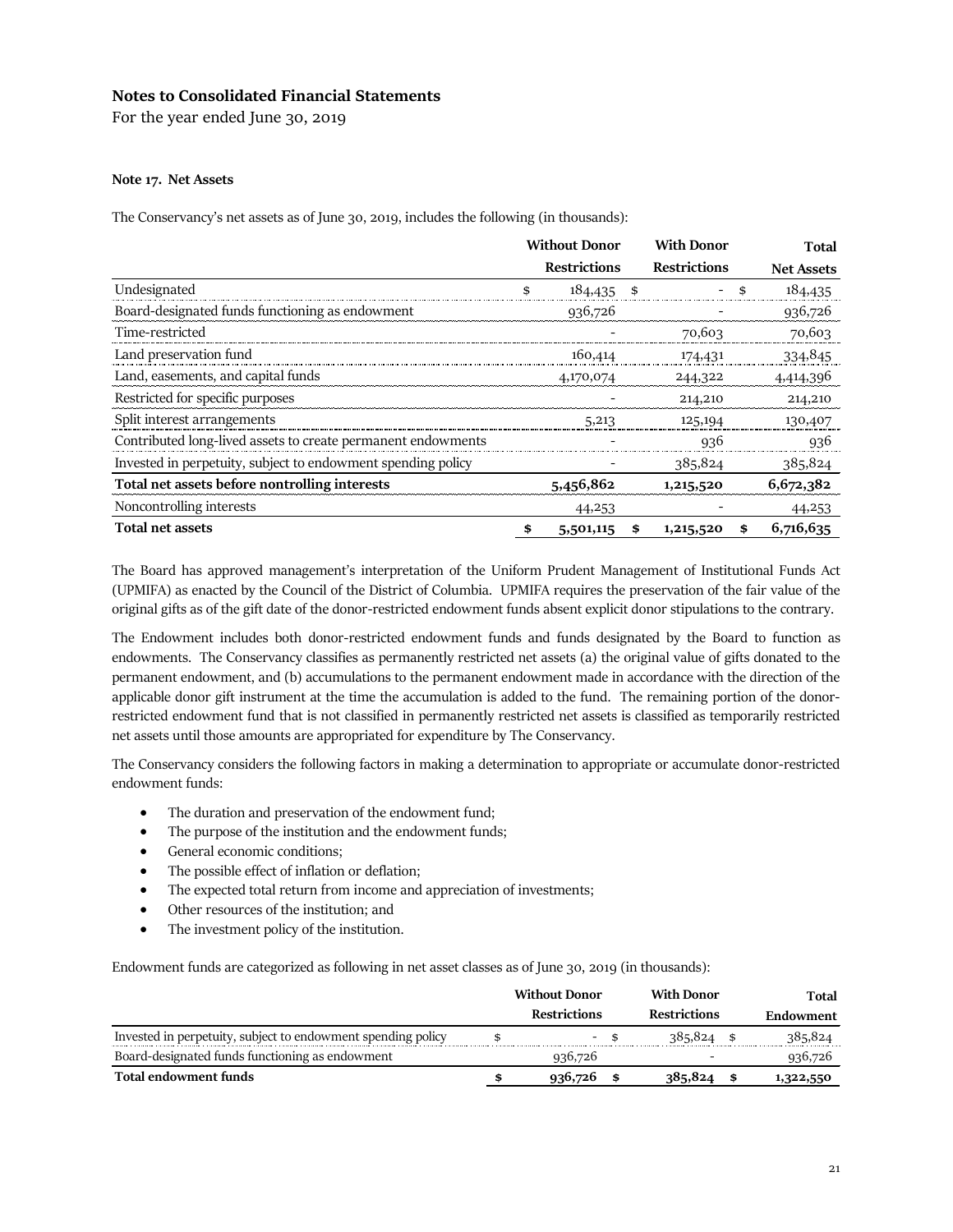For the year ended June 30, 2019

|                                                     | <b>Without Donor</b> | <b>With Donor</b>   |    | Total     |
|-----------------------------------------------------|----------------------|---------------------|----|-----------|
|                                                     | <b>Restrictions</b>  | <b>Restrictions</b> |    | Endowment |
| Endowment net assets at beginning of year           | 932,695              | 362,035<br>\$       | \$ | 1,294,730 |
| Investment returns on endowments, net               | 46,498               | 18.659              |    | 65,157    |
| Contributions and pledge payments received          |                      | 17,714              |    | 17,714    |
| Matching fund to donor restricted true endowment    |                      | 549                 |    | 549       |
| Transfers to create funds functioning as endowment  | 2,970                | 1,025               |    | 3,995     |
| Appropriation of endowment assets for expenditure   | (60,492)             |                     |    | (60,492)  |
| Net Assets released from restrictions               | 15,371               | (15, 371)           |    |           |
| Subtotal of endowment funds before reclassification | 937,042              | 384,611             |    | 1,321,653 |
| Reclassification and transfers of net assets        | (ว16)                | 1,213               |    | 897       |
| <b>Total endowment funds</b>                        | 936,726              | 385,824             | S  | 1,322,550 |

Changes in endowment net assets for the year ended June 30, 2019 are summarized as follows (in thousands):

From time to time, the fair value of assets associated with individual donor-restricted endowment funds may fall below the level that the donor or the Uniform Prudent Management of Institutional Funds Act (UPMIFA) requires The Conservancy to retain as principal in perpetuity. Deficiencies of this nature exist in 5 donor-restricted endowment funds, which together have an original gift value of \$19,921,000, a current fair value of \$19,406,000, and a deficiency of \$515,000 as of June 30, 2019. These deficiencies resulted from unfavorable market fluctuations that occurred shortly after the investment of new contributions for donor-restricted endowment funds and authorized appropriation that was deemed prudent.

The Conservancy has a policy that permits spending from underwater endowment funds up to the Board-approved annual endowment spending rate in accordance with UPMIFA's prudence standard.

## **Note 18. Program expense allocation**

Operating expenses are allocated to program and support categories based on separate cost center types as defined below. Conservation land and easements that are acquired by The Conservancy, but not sold or donated, are reflected as an increase in conservation land and easements on the consolidated statements of financial position and are excluded from the program expense categories on the consolidated statements of activities.

The Conservancy accounts for its program expenditures in the following categories:

- *Conservation* **–** Expenditures related to the broad spectrum of activities and actions critical to advancing The Conservancy's mission. Expenditures related to understanding, monitoring, maintaining, restoring, and managing natural areas owned by The Conservancy and others are included, as well as expenditures for developing and enhancing The Conservancy's ability to gather and share ecological information and to assess and evaluate threats to natural systems. In addition, this area includes expenditures to mitigate, prevent, or slow the effects of these threats, including investments in the institutional development of domestic and international conservation organizations. Expenditures related to improving public land management and supporting the development of sound global policies, including participating in conferences and events that help establish a common vision for conservation worldwide are included, as well as expenditures associated with community outreach and education of key stakeholders and land users in areas where Conservancy conservation programs reside.
- *General and Administrative* Expenditures related to building and maintaining an efficient business infrastructure, including those related to corporate governance, to support and advance the programmatic conservation objectives of The Conservancy.
- *Fundraising and Membership* **–** Expenditures related to fund-raising strategies that provide the revenue stream for both operations and capital needs to further the accomplishment of The Conservancy's mission and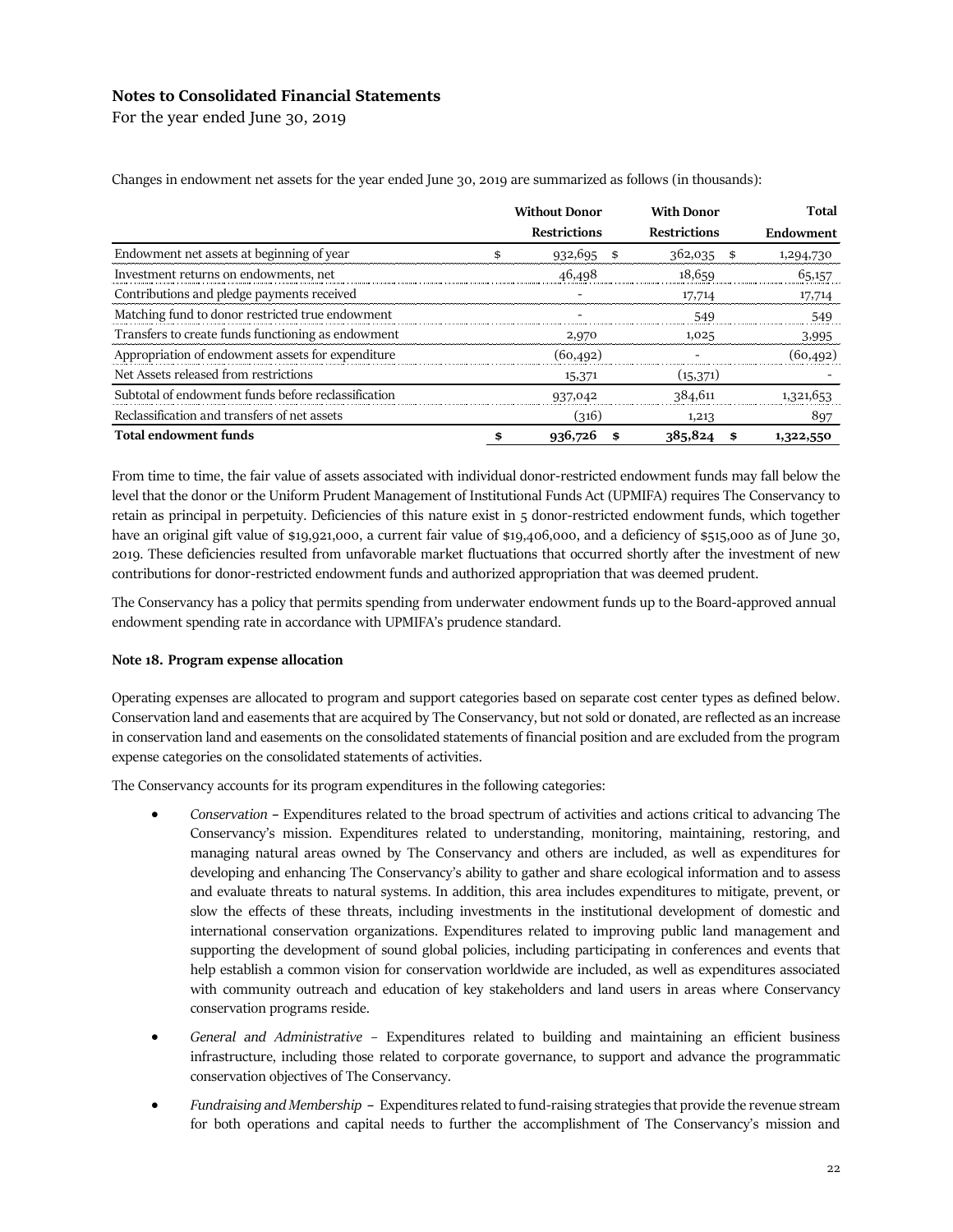For the year ended June 30, 2019

objectives, and expenditures related to the acquisition and retention of The Conservancy's members primarily through the use of a direct-mail program.

Each functional classification displays expenses related to the underlying operations by natural classification. Expenses are allocated directly to program and support services based on separate cost centers for each functional expense category. Certain expenses are attributable to more than one functional expense category and require allocation on a reasonable basis that is consistently applied. Salaries and other compensation that constitute direct conduct or supervision of program or support functions are allocated on the basis of estimates of time and effort, and employee benefits are allocated proportionately to salaries. Depreciation and amortization are allocated to the functional categories in which the underlying assets are used. Interest expense on external debt is allocated to the functional categories which have benefitted from the proceeds of the external debt.

Expenses by functional classification are shown as the follows for the year ended June 30, 2019 (in thousands):

|                                                   |    |              |    | <b>General and</b> | <b>Fundraising and</b> |         |    | <b>Total</b>    |
|---------------------------------------------------|----|--------------|----|--------------------|------------------------|---------|----|-----------------|
|                                                   |    | Conservation |    | Administrative     | Membership             |         |    | <b>Expenses</b> |
| Salaries and benefits                             | \$ | 255,578      | \$ | 91,782             | \$                     | 75,870  | \$ | 423,230         |
| Grants and subawards                              |    | 61,071       |    | 15                 |                        | 33      |    | 61,119          |
| Professional services                             |    | 98,219       |    | 10,273             |                        | 21,817  |    | 130,309         |
| Travel                                            |    | 17,759       |    | 3,314              |                        | 3,484   |    | 24,557          |
| Publication, printing and postage                 |    | 5,933        |    | 368                |                        | 28,037  |    | 34,338          |
| Supplies and equipment                            |    | 21,214       |    | 8,293              |                        | 3,262   |    | 32,769          |
| Occupancy                                         |    | 1,563        |    | 12,350             |                        | 259     |    | 14,172          |
| Interest expenses                                 |    | 16,127       |    | 1,241              |                        |         |    | 17,368          |
| Depreciation and amortization                     |    | 7,398        |    | 3,493              |                        | 1,725   |    | 12,616          |
| Contributed goods and services (non-cash expense) |    | 14,283       |    | 12,927             |                        | 3,437   |    | 30,647          |
| All other expenses                                |    | 20,997       |    | 17,649             |                        | 4,624   |    | 43,270          |
|                                                   |    | 520,142      |    | 161,705            |                        | 142,548 |    | 824,395         |
| Book value of conservation land and easements     |    |              |    |                    |                        |         |    |                 |
| sold or donated to governments and others         |    | 112,997      |    |                    |                        |         |    | 112,997         |
| <b>Total expenses</b>                             | \$ | 633,139      | \$ | 161,705            | \$                     | 142,548 | \$ | 937,392         |

## **Note 19. Noncontrolling interests**

The Conservancy is a general partner in partnerships in which third parties have noncontrolling equity investments, which are separately presented on the consolidated statement of position as a component of net assets without donor restriction.

Changes in consolidated net assets without donor restrictions for the year ended June 30, 2019 are summarized as follows (in thousands):

|                                                            |                  |                  | Controlling Noncontrolling Total net assets without |
|------------------------------------------------------------|------------------|------------------|-----------------------------------------------------|
|                                                            | <b>Interests</b> | <b>Interests</b> | donor restrictions                                  |
| Net assets without donor restrictions at beginning of year | 5,369,491        | \$               | 5,369,491                                           |
| Change in net assets from operating activities             | 84,089           |                  | 84,089                                              |
| Investments by noncontrolling interests in partnerships    |                  | 44,253           | 44,253                                              |
| Other changes in net assets from non-operating activities  | 3,282            |                  | 3,282                                               |
| Total net assets without donor restrictions                | 5,456,862        | 44,253           | 5,501,115                                           |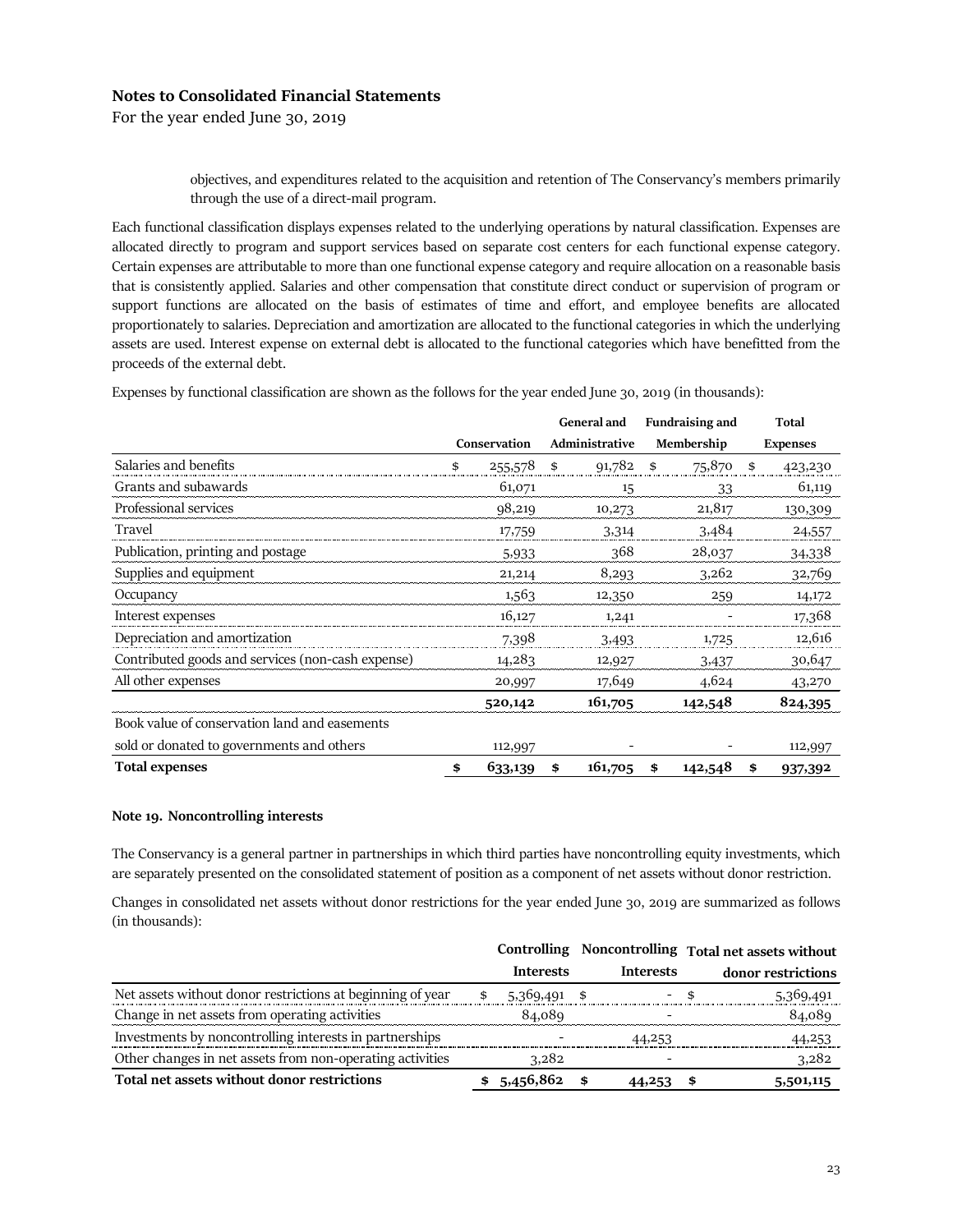For the years ended June 30, 2019 and 2018

## **Supplemental Schedules**

The following supplemental schedules include the consolidated statements of financial position as of June 30, 2019 (with comparative totals as of June 30, 2018) and the summarized consolidated statements of activities for the year ended June 30, 2019 (with comparative totals for the year ended June 30, 2018).

While these schedules are not required under Generally Accepted Accounting Principles, they provide useful additional detail to help the user of these financial statements understand how funds are spent, as well as providing prior year comparisons.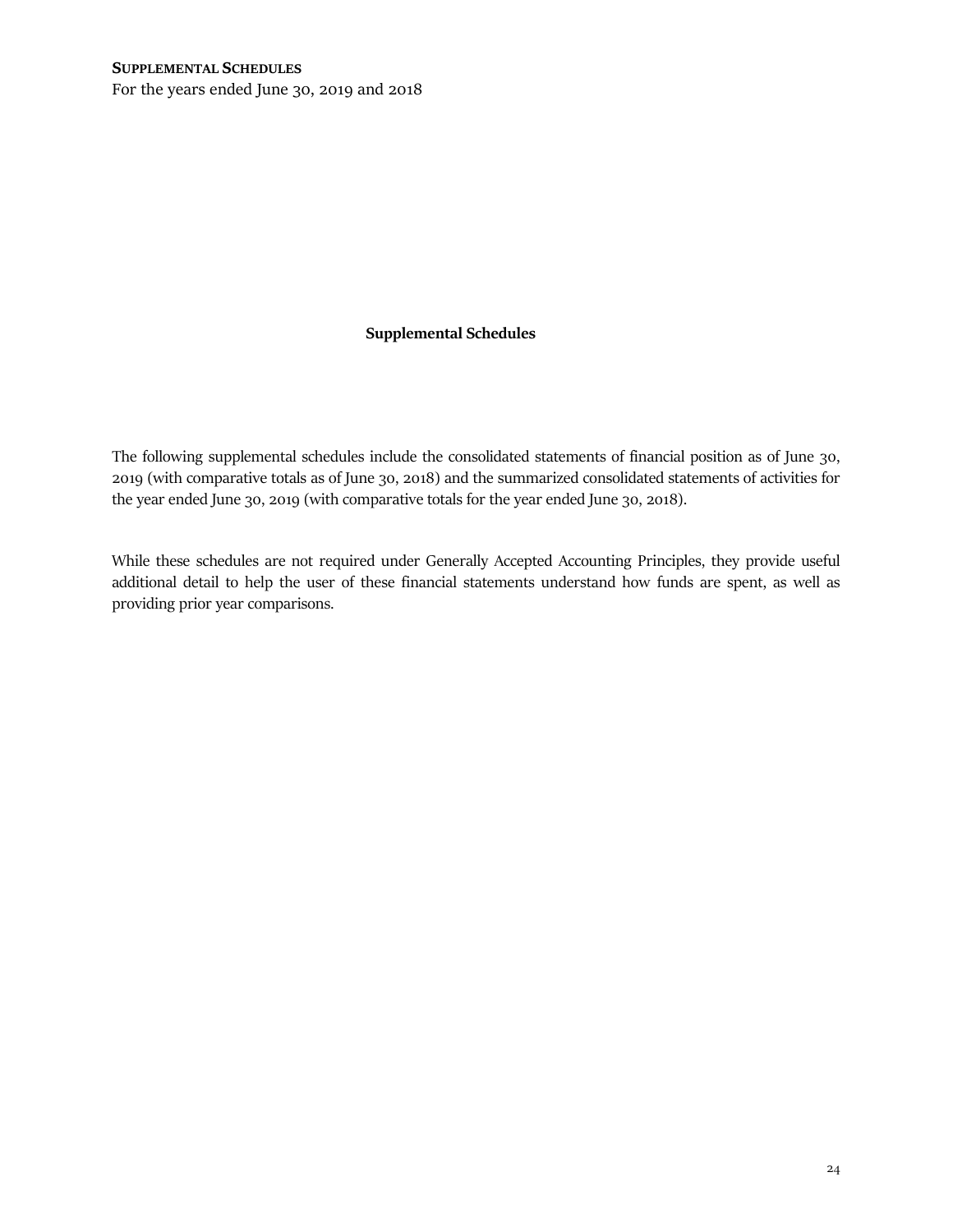# **SUPPLEMENTAL SCHEDULES – CONSOLIDATED STATEMENTS OF FINANCIAL POSITION**

As of June 30, 2019 and 2018

| Assets                                                                             | 2019             | 2018            |
|------------------------------------------------------------------------------------|------------------|-----------------|
| Cash and cash equivalents                                                          | \$<br>193,731 \$ | 66,317          |
| Restricted cash and cash equivalents                                               | 29,042           | 22,071          |
| Restricted short-term investments                                                  | 30,216           | 25,000          |
| Government grants and contracts receivable                                         | 31,845           | 32,767          |
| Notes and other receivable                                                         | 124,887          | 41,492          |
| Deposits, prepaid expenses and other assets                                        | 15,981           | 15,028          |
| Pledges receivable, net                                                            | 214,122          | 275,386         |
| Securities pledged under securities lending agreement                              | 88,005           | 52,482          |
| Non-conservation lands                                                             | 17,945           | 15,918          |
| Investments                                                                        | 2,405,977        | 2,478,871       |
| Property and equipment, net                                                        | 141,972          | 126,947         |
| Conservation easements                                                             | 2,288,383        | 2,221,307       |
| Conservation lands                                                                 | 2,128,184        | 2,036,278       |
| <b>Total Assets</b>                                                                | \$<br>7,710,290  | \$<br>7,409,864 |
| Liabilities                                                                        |                  |                 |
| Accounts payable and accrued liabilities                                           | \$<br>219,410    | \$<br>116,596   |
| Payable under securities lending agreement                                         | 88,005           | 52,482          |
| Deferred revenue and refundable advances                                           | 96,743           | 105,449         |
| Bonds and notes payable - recourse                                                 | 352,991          | 345,350         |
| Notes payable - non-recourse                                                       | 45,500           |                 |
| Split interest arrangements payable                                                | 191,006          | 191,514         |
| <b>Total Liabilities</b>                                                           | 993,655          | 811,391         |
| <b>Net Assets</b>                                                                  |                  |                 |
| Without donor restrictions, including noncontrolling interests of \$44,253 in FY19 | \$<br>5,501,115  | \$<br>5,368,848 |
| With donor restrictions                                                            | 1,215,520        | 1,229,625       |
| <b>Total Net Assets</b>                                                            | 6,716,635        | 6,598,473       |
| <b>Total Liabilities and Net Assets</b>                                            | \$<br>7,710,290  | \$<br>7,409,864 |